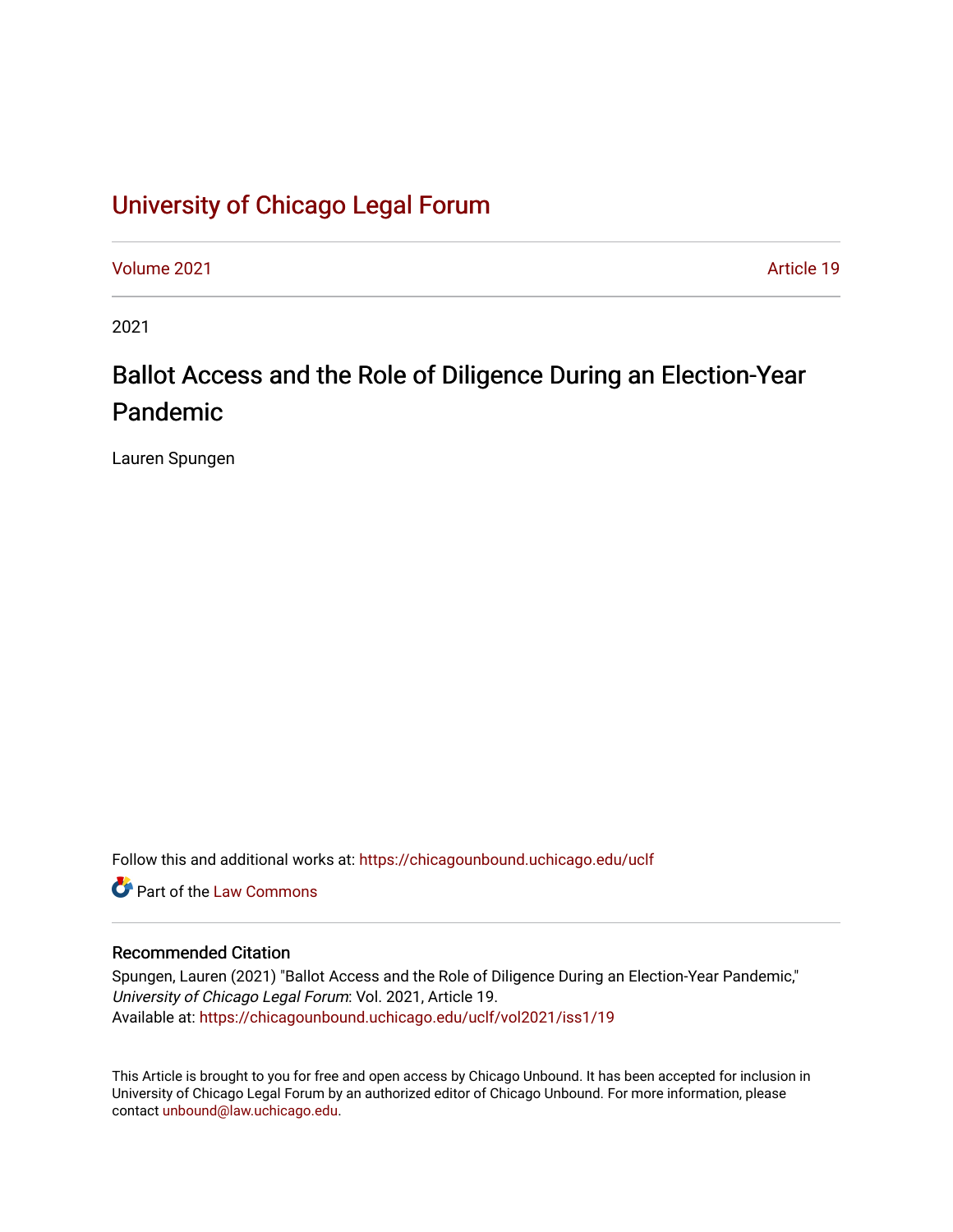# **Ballot Access and the Role of Diligence During an Election-Year Pandemic**

*Lauren Spungen*†

#### I. INTRODUCTION

State ballot access laws, which restrict when candidates and initiatives may be placed on the ballot, play a controversial role in the modern electoral process.1 Many state election codes require candidates and initiative sponsors to obtain a certain number of signatures—based on a percentage of the state's registered or actual voters—to appear on the ballot.2 These must be "wet" signatures, meaning "those made with pen and paper."3 When confronting candidates' challenges to ballot access laws, courts agree that "there is no fundamental right to seek elected office."4 Similarly, citizens do not have a federal constitutional right to place initiatives on the ballot.5 However, the Supreme Court has consistently recognized that ballot access implicates both the First Amendment right to freedom of association and the Equal Protection Clause of the Fourteenth Amendment.6

<sup>†</sup> B.A., Washington University in St. Louis, 2018; J.D. Candidate, The University of Chicago Law School, 2022. I would like to thank Professor Genevieve Lakier for her thoughtful feedback and guidance, as well as the previous and current staff of *The University of Chicago Legal Forum* for their support.

<sup>1</sup> *See, e.g.*, Oliver Hall, *Death by a Thousand Signatures: The Rise of Restrictive Ballot Access Laws and the Decline of Electoral Competition in the United States*, 29 SEATTLE U. L. REV. 407, 414 (2005) (describing modern ballot access laws as "probably the most obviously anticompetitive feature of the American electoral system").

<sup>2</sup> *Id.* at 418 (discussing candidate signature requirements); Jessica A. Levinson, *Taking the Initiative: How to Save Direct Democracy*, 18 LEWIS & CLARK L. REV. 1019, 1023 (2014) (discussing signature requirements for ballot initiative sponsors).

<sup>3</sup> Amee LaTour, *Methods for Signing Candidate Nominating Petitions: Ink Versus Electronic*, BALLOTPEDIA NEWS (Apr. 22, 2020), https://news.ballotpedia.org/2020/04/22/methods-for-signingcandidate-nominating-petitions-ink-versus-electronic/ [https://perma.cc/ZMJ3-NZK9].

 $^4\;$  Libertarian Party of Ill. v. Pritzker, 455 F. Supp. 3d 738, 742 (N.D. Ill. 2020).

 $^5\,$  Morgan v. White, No. 20 C 2189, 2020 WL 2526484, at \*5 (N.D. Ill. May 18, 2020).

 $^6$  Munro v. Socialist Workers Party, 479 U.S. 189, 193 (1986); Storer v. Brown, 415 U.S. 724, 729 (1974); Williams v. Rhodes, 393 U.S. 23, 30–31 (1968).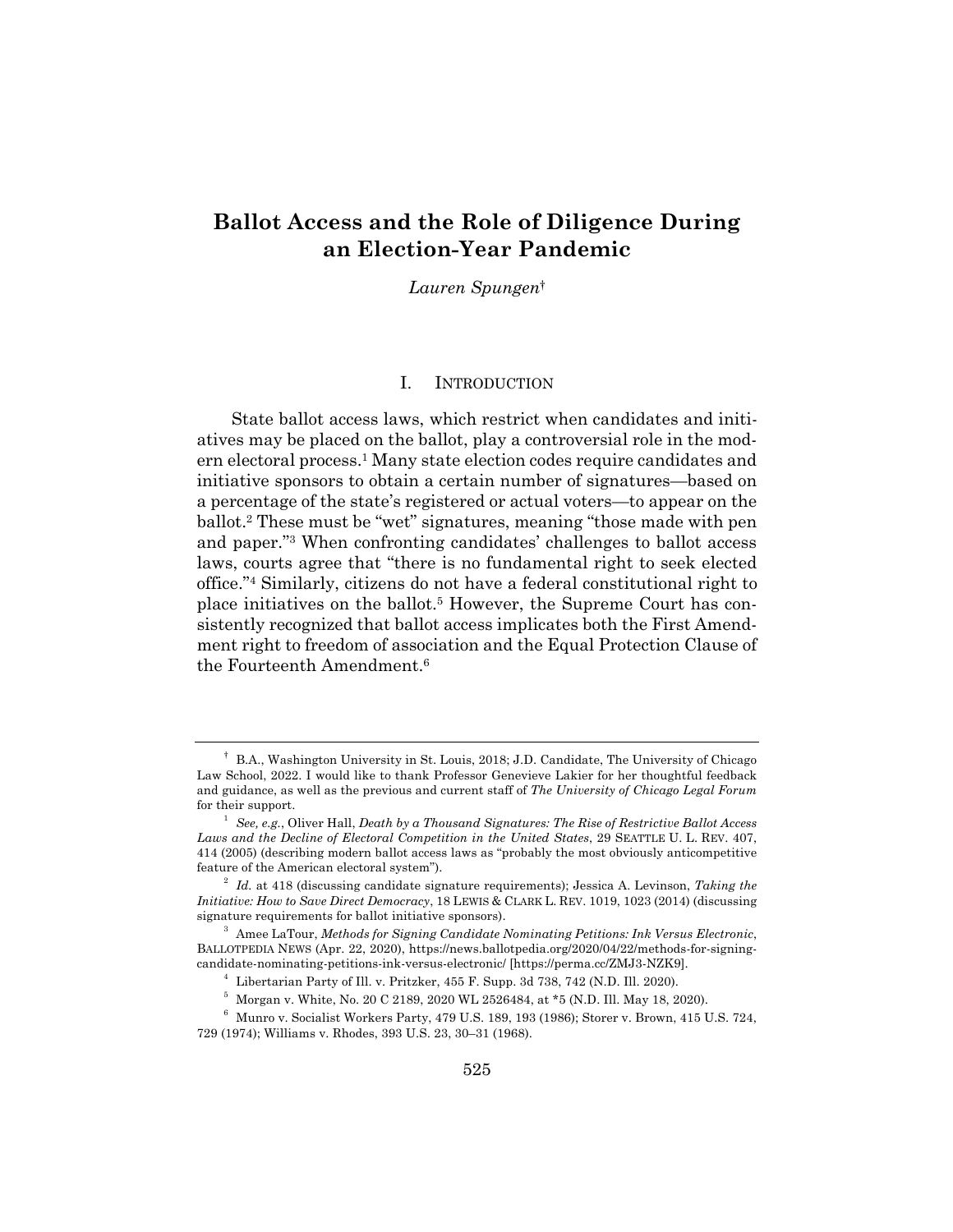When states implemented emergency stay-at-home orders to combat the spread of COVID-19, it became much harder to collect the signatures needed for ballot eligibility.7 Consequently, candidates and initiative proponents sued to enjoin state governments from strictly enforcing the requirement that they obtain a requisite number of inperson signatures.8 These claims often alleged violations of the First and Fourteenth Amendments.

When determining whether election regulations unconstitutionally burden First and Fourteenth Amendment rights, courts most often apply the test articulated in *Anderson v. Celebrezze*<sup>9</sup> and *Burdick v. Takushi*. <sup>10</sup> The *Anderson*-*Burdick* balancing test instructs courts to weigh the "character and magnitude" of the state's burden on the plaintiffs' rights against interests put forward by the state.<sup>11</sup> Courts then determine whether the stated interests make such a burden necessary.12 To assess the magnitude of the burdens that an election regulation creates, courts might consider whether a "reasonably diligent" candidate could be expected to meet the state's signature requirements.13 Though many ballot access laws have been upheld as constitutional under *Anderson*-*Burdick*, <sup>14</sup> recent challenges contend that the pandemic changes the test's calculus, rendering these laws unconstitutional as-applied to the 2020 election.15

This Comment analyzes how courts have applied *Anderson*-*Burdick* to pandemic-related ballot access cases.16 It focuses on one

<sup>7</sup> Meg Cunningham, *As Coronavirus Upends Elections, Ballot Access Becomes Next Point of Concern*, ABC NEWS (Apr. 22, 2020), https://abcnews.go.com/Politics/coronavirus-upends-elections-ballot-access-point-concern/story?id=70288113 [https://perma.cc/2WS9-9Z8Y].

<sup>8</sup> *See infra* Part III.A.

 $9$  460 U.S. 780 (1983).

 $^{10}\,$  504 U.S. 428 (1992).

<sup>11</sup> Timmons v. Twin Cities Area New Party, 520 U.S. 351, 358 (1997) (quoting *Burdick*, 504 U.S. at 434).

<sup>12</sup> *Id.*

<sup>13</sup> Storer v. Brown, 415 U.S. 724, 742 (1974).

<sup>14</sup> *See* Thompson v. DeWine, 959 F.3d 804, 808–09 (6th Cir. 2020) (stating that, in the context of a challenge to Ohio's signature requirement for ballot initiatives, the Sixth Circuit has "regularly upheld ballot access regulations like those at issue").

<sup>15</sup> *See, e.g.*, Garbett v. Herbert, 458 F. Supp. 3d 1328, 1336 (D. Utah 2020); Lyons v. City of Columbus, No. 2:20-cv-3070, 2020 WL 3396319, at \*3 (S.D. Ohio June 19, 2020).

<sup>16</sup> Some courts have distinguished between cases involving candidates and initiatives. *See, e.g.*, Bambenek v. White, No. 3:20-cv-3107, 2020 WL 2123951, at \*2 (C.D. Ill. May 1, 2020); Morgan v. White, No. 20 C 2189, 2020 WL 2526484, at \*5 n.6 (N.D. Ill. May 18, 2020). Scholars have argued that this distinction is illusory. *See* Richard L. Hasen, *Direct Democracy Denied: The Right to Initiative in a Pandemic*, U. CHI. L. REV. ONLINE (2020) ("The courts' arguments seeking to distinguish *candidate* ballot access from *ballot measure* ballot access are unsupported by any reasoning. Both involve voting rights and both involve severe burdens caused by the pandemic. If the external shock of COVID-19 is enough to justify judicial changes in candidate signature requirements, it should for ballot measures as well."). Accordingly, this Comment will discuss both types of cases.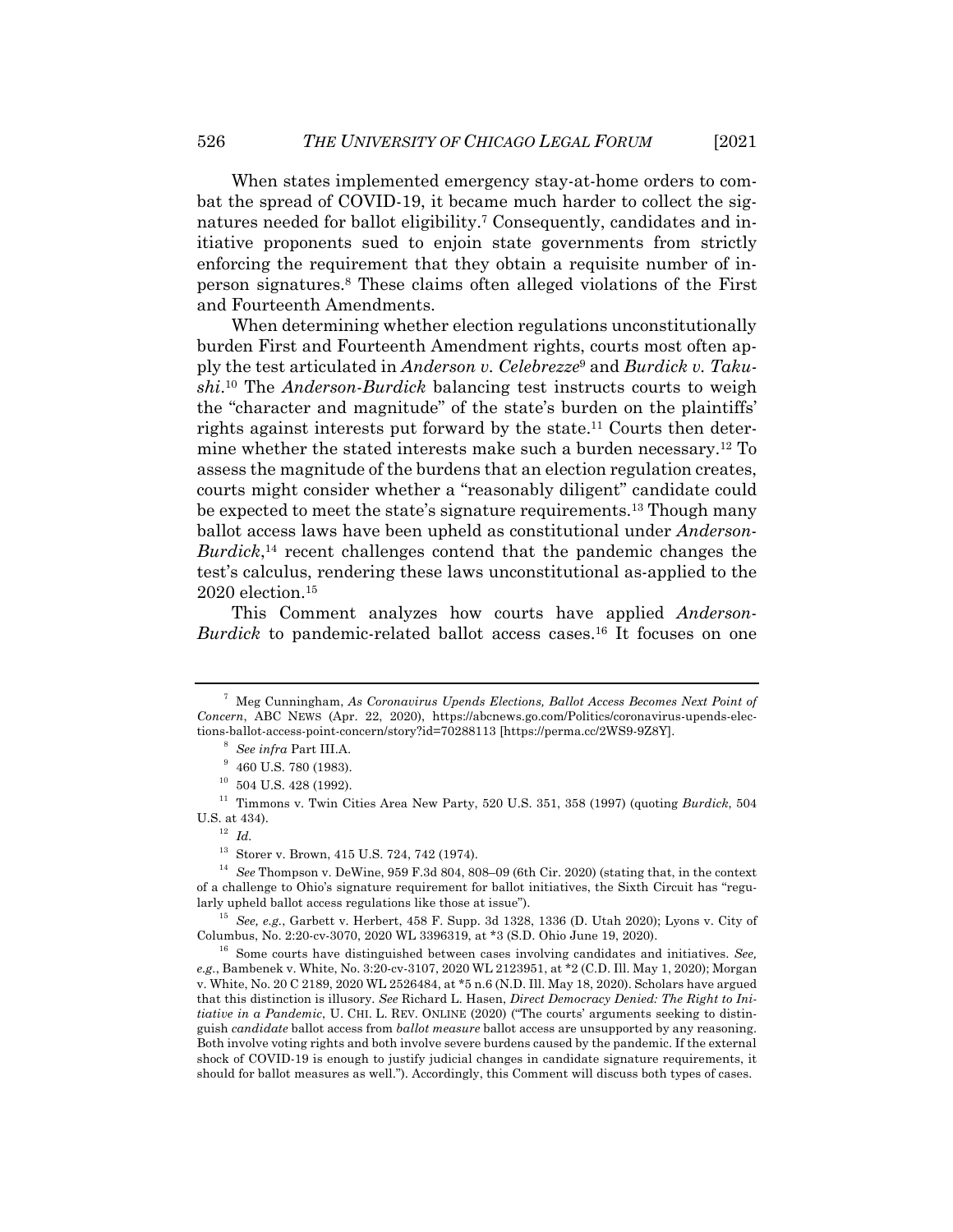troubling pattern in COVID-19 ballot access litigation: cases in which courts applying *Anderson*-*Burdick* fault plaintiffs for not being reasonably diligent in collecting signatures prior to or during a shelter-inplace order. Because considering the specific plaintiff's diligence conflicts with the Supreme Court's ballot access jurisprudence, this Comment argues that, when applying *Anderson*-*Burdick* in the future, courts should either look to factors other than diligence or contemplate diligence only in an objective sense.

To explain the context in which this problem arose, Part II provides a brief history of ballot access laws, tracing the development of the "reasonably diligent" language and its interaction with the *Anderson*-*Burdick* test. This will clarify the proper role for diligence to play in ballot access cases in order to better understand how courts went astray. Part III introduces pandemic-related challenges to ballot access laws, highlighting cases in which the plaintiff's diligence has improperly played a significant role. In light of this break from precedent, Part IV argues for an objective assessment of reasonable diligence. Rather than determine whether the *specific* plaintiff was diligent enough to meet the relevant signature requirement, courts should ask whether a reasonably diligent plaintiff *generally* would be able to do so. To show how courts can better comport with this standard, Part V looks to examples from COVID-19 ballot access litigation. Part VI concludes.

### II. HISTORY: BALLOT ACCESS REQUIREMENTS AND REASONABLE DILIGENCE

#### A. Early Ballot Access Jurisprudence and *Storer v. Brown*

Election ballots were first introduced in the late 1800s as a more private alternative to voting for government officials by a showing of hands.<sup>17</sup> Though certainly less public, this development did not fully eliminate privacy concerns. Initially, each party produced its own ballot, and because these ballots were printed in distinctive colors and designs, they were easily recognizable from a distance. <sup>18</sup> Over time, however, the ballot system grew more protective of voter privacy, especially as states adopted features of Australian voting reform.19 Two particularly important features of this reform were the general ballot (a single ballot listing candidates from all parties) and polling booths.20

<sup>17</sup> Burson v. Freeman, 504 U.S. 191, 200–04 (1992).

<sup>18</sup> *Id.* at 200.

<sup>19</sup> *Id.* at 202.

<sup>20</sup> *Id.*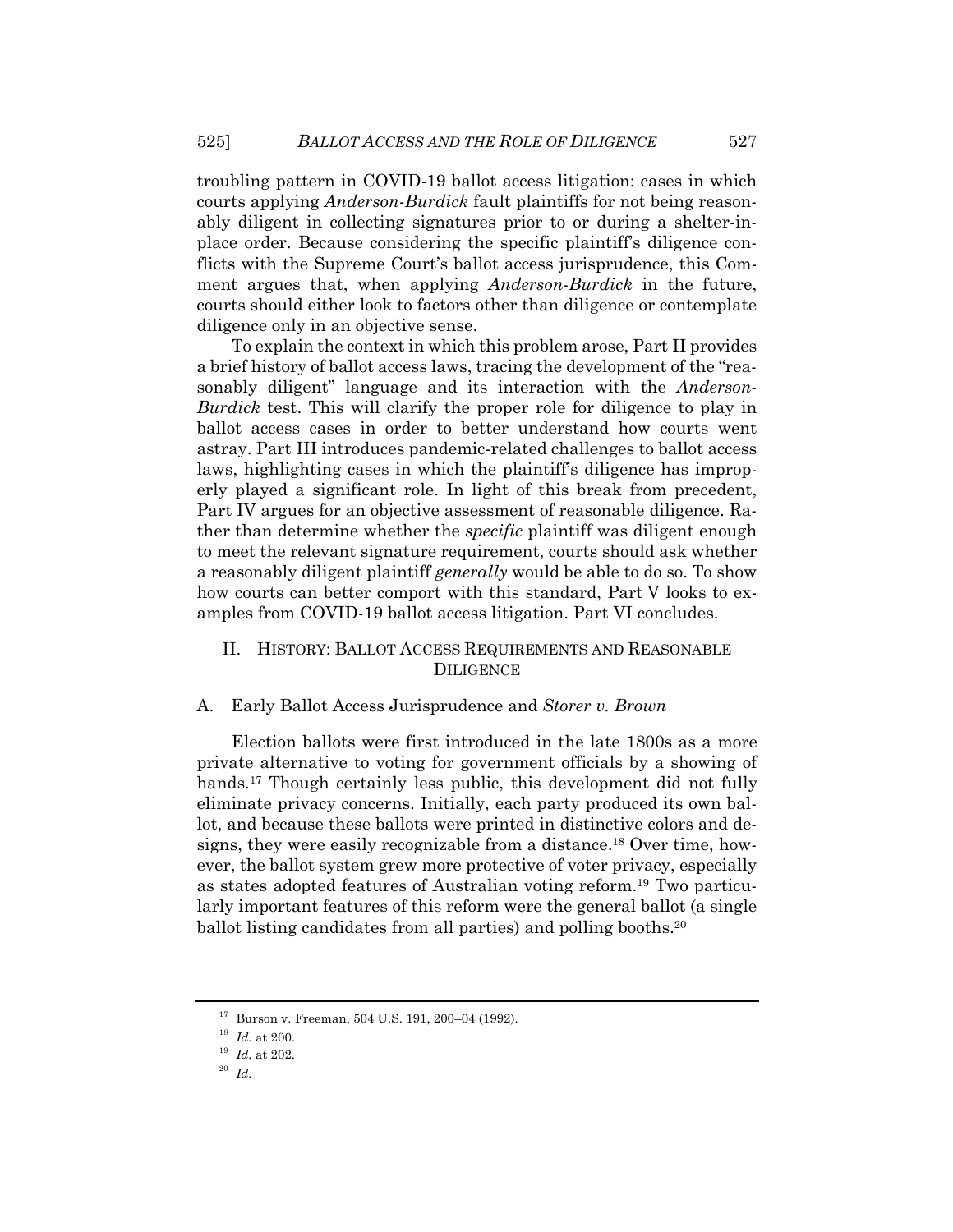In 1898, South Dakota became the first state to allow citizens to submit petitions in order to place initiatives on the ballot.<sup>21</sup> As of 2021, twenty-four states have adopted a ballot initiative process.<sup>22</sup> Such processes often require that proponents collect a statutorily determined number of signatures.<sup>23</sup> Though the federal Constitution does not guarantee citizens the ability to place initiatives on the ballot,<sup>24</sup> the Supreme Court has determined that once states open up the ballot to citizen initiatives, they cannot impose unconstitutional restrictions on that right.25

Candidates' paths to ballot access initially varied by state: while some states placed candidates on the ballot by request, others required them to collect a modest number of signatures.26 The number of signatures needed has grown drastically over time, though, and many states have narrowed the permissible timeframe and method of signature collection.27 Courts have reasoned that such restrictions and procedures are beneficial because they help "avoid ballot clutter"28 and "ensure an organized election cycle."29

Three Supreme Court cases, decided over six years, laid the framework for early ballot access jurisprudence. This series began in 1968 with *Williams v. Rhodes*, <sup>30</sup> in which the Court recognized that restrictions on ballot access "place burdens on two different, although overlapping, kinds of rights—the right of individuals to associate for the advancement of political beliefs, and the right of qualified voters, regardless of their political persuasion, to cast their votes effectively."31 The Court determined that the contested Ohio statute imposed a signature requirement that made it "virtually impossible" for minor party candidates, those not affiliated with either of the two major parties, to

<sup>21</sup> Levinson, *supra* note 2, at 1023.

<sup>22</sup> *Initiative Process 101*, NAT'L CONF. OF ST. LEGISLATURES, https://www.ncsl.org/research /elections-and-campaigns/initiative-process-101.aspx [https://perma.cc/3XBS-DA8E].

<sup>23</sup> *See, e.g.*, Meyer v. Grant, 486 U.S. 414, 417 (1988) (describing how, in order to place an amendment to Colorado's Constitution on the ballot in November 1984, petitioners had to collect 46,737 signatures).

<sup>24</sup> *See* Jones v. Markiewicz-Qualkinbush, 892 F.3d 935, 937 (7th Cir. 2018).

<sup>25</sup> *Meyer*, 486 U.S. at 424–25. For a more in-depth discussion of *Meyer* and subsequent ballot initiative cases, see Jennifer S. Senior, *Expanding the Court's First Amendment Accessibility Framework for Analyzing Ballot Initiative Circulator Regulations*, 2009 U. CHI. LEGAL F. 529.

<sup>&</sup>lt;sup>26</sup> Hall, *supra* note 1, at 417 ("500 signatures was the most common requirement, and 1000 signatures the second most common.").

<sup>27</sup> *Id.* at 417–18.

 $^{28}\,$  Libertarian Party of N.H. v. Sununu, No. 20-cv-688-JL, 2020 WL 4340308, at \*10 (D.N.H. July 28, 2020).

 $29$  Eason v. Whitmer, No. 20-12252, 2020 WL 5405878, at \*7 (E.D. Mich. Sept. 9, 2020).

 $30$  393 U.S. 23 (1968).

 $^{31}\,$   $Id.\,$  at 30.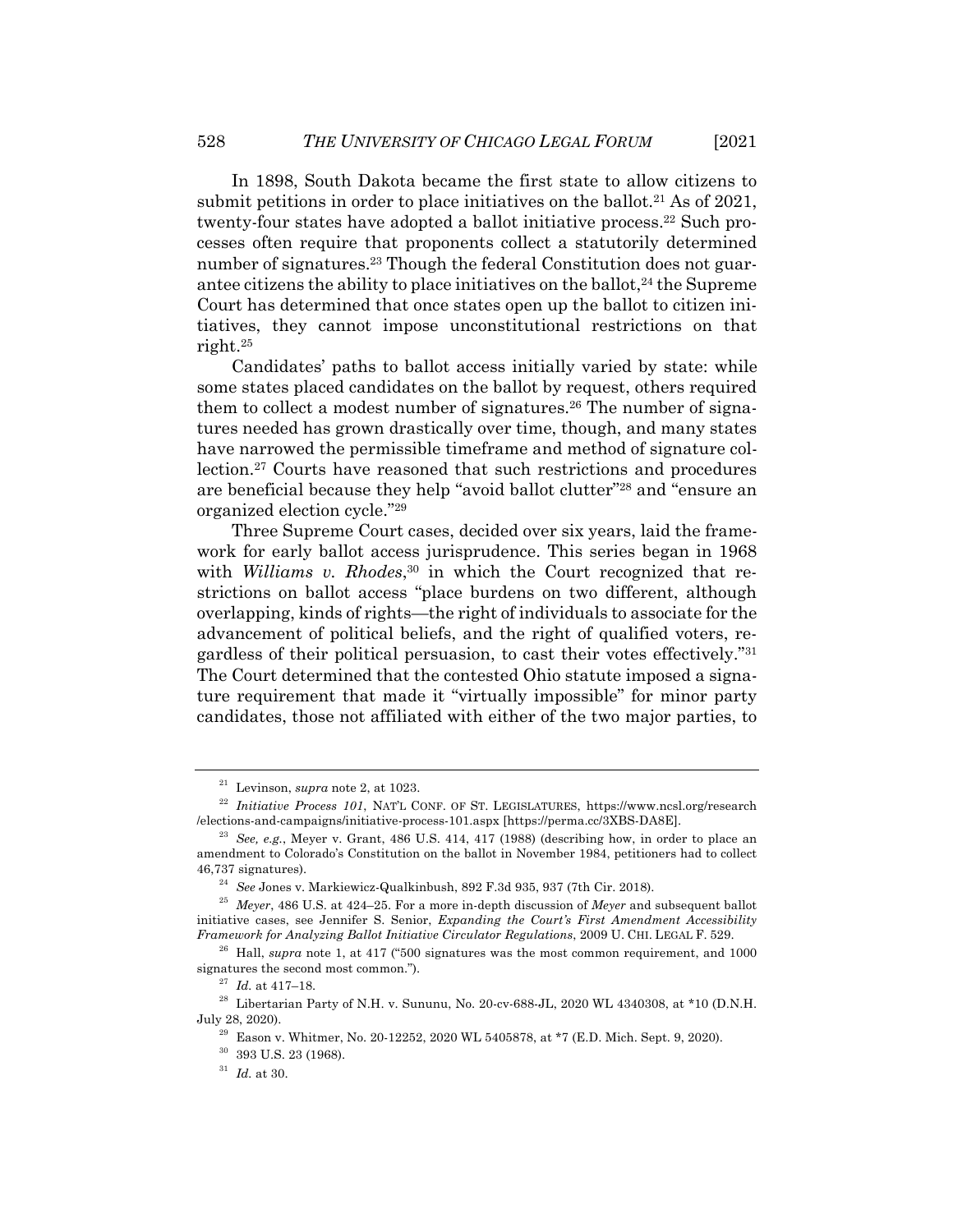qualify for the ballot.32 Because the state failed to justify such burdensome procedures with any compelling interest,<sup>33</sup> the Court found Ohio's ballot access requirements to be unconstitutional.34

Three years later came *Jenness v. Fortson*<sup>35</sup> in which a prospective candidate challenged Georgia's ballot access signature requirement.36 In *Jenness*, the Court considered Georgia's statutory scheme "vastly different" from that in *Williams*. <sup>37</sup> Georgia allowed for write-in votes, recognized independent candidacies, and did not set an unreasonably early filing deadline.38 In sum, Georgia's election laws, "unlike Ohio's, d[id] not operate to freeze the political status quo."39 For this reason—and because each state has an interest in requiring candidates to show a "significant modicum of support" before printing their names on the ballot<sup>40</sup>—the Court upheld Georgia's signature requirement as constitutional.41

The concept of a "reasonably diligent" candidate first appeared in the final case to shape early ballot access jurisprudence, *Storer v. Brown*. <sup>42</sup> The plaintiffs challenged California's ballot access restrictions, which required independent candidates (those unaffiliated with any political party) to collect signatures from at least five percent of all eligible voters, within a twenty-four-day window.43 The Court acknowledged that there is no "litmus-paper test" for separating valid

<sup>38</sup> *Id.*

<sup>40</sup> *Jenness*, 403 U.S. at 442 ("There is surely an important state interest in requiring some preliminary showing of a significant modicum of support before printing the name of a political organization's candidate on the ballot—the interest, if no other, in avoiding confusion, deception, and even frustration of the democratic process at the general election.").

<sup>41</sup> *Id.* Scholars have argued that this result is inconsistent with *Williams* and that it led to greater restrictions on ballot access. *See, e.g.*, Smith, *supra* note 39, at 186–87 ("Whereas *Williams* had applied a rigorous strict scrutiny standard, *Jenness* applied minimal scrutiny. *Jenness* appears to have been a catalyst, if not a cause, of renewed state efforts to restrict ballot access.").

<sup>43</sup> *Id.* at 726–27.

<sup>32</sup> *Id.* at 25.

<sup>33</sup> *Id.* at 31.

<sup>34</sup> *Id.* at 34.

 $^{35}\,$  403 U.S. 431 (1971).

<sup>&</sup>lt;sup>36</sup> *Id.* at 432 (describing how Georgia's election code requires "nonparty" candidates to obtain signatures from five percent of registered voters for ballot eligibility).

<sup>37</sup> *Id.* at 438.

<sup>39</sup> *Id. But see* Bradley A. Smith, *Judicial Protection of Ballot-Access Rights: Third Parties Need Not Apply*, 28 HARV. J. ON LEGIS. 167, 181–84 (1991) (explaining how "the differences between the Ohio and Georgia systems, in 'totality,' were not nearly so great as the Court's opinion in *Jenness* would make it seem").

 $42$  415 U.S. 724 (1974).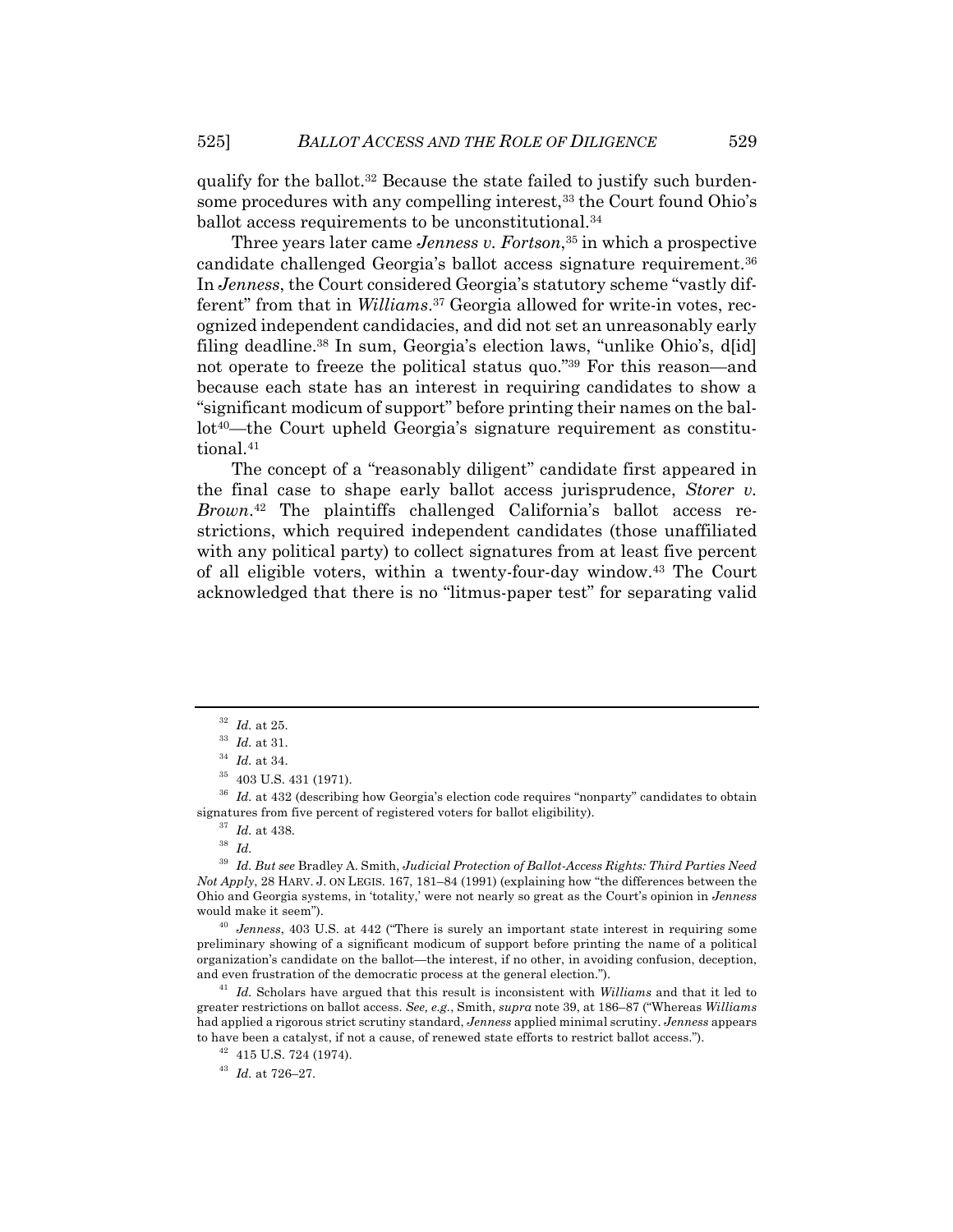from invalid restrictions,  $44$  but it never opined on the validity of the signature requirement at issue.45 Instead, it remanded the case to the district court to determine the extent of the burden that California law imposed on independent candidates.46

In *Storer*, the Court warned that an "inevitable question" would arise on remand: "[I]n the context of California politics, could a *reasonably diligent* independent candidate be expected to satisfy the signature requirements, or will it be only rarely that the unaffiliated candidate will succeed in getting on the ballot?"<sup>47</sup> This wording was intentional; the Court was not asking the lower court to assess either of the plaintiffs' diligence specifically or compare them to other, reasonably diligent candidates. Rather, the Court's language suggests that the burden inquiry was an objective one: could a reasonably diligent candidate *generally* be able to obtain the required number of signatures within twenty-four days?48

# B. The *Anderson*-*Burdick* Framework as a Continuation of *Storer*'s Objective Approach to Assessing Burdens

After *Storer* introduced the objective "reasonably diligent" language to ballot access jurisprudence, the Supreme Court decided *Anderson* and *Burdick*. These cases are significant for two reasons—in addition to establishing the current framework courts use to assess the constitutionality of ballot access laws,<sup>49</sup> they exemplify the Court's steady commitment to *Storer*'s objective assessment of burden.

*Anderson* presented an easy case to fault the plaintiff for his lack of diligence. John Anderson—an independent candidate for president submitted filing fees, a statement of candidacy, and a petition with

 $^{44}$  *Id.* at 730.

<sup>45</sup> The Court did, however, reach a decision on the merits in a separate issue in the case. *See id.* at 738 (upholding California's ban on placing independent candidates on the ballot unless they have been disaffiliated from any registered party for one year).

<sup>&</sup>lt;sup>46</sup> *Id.* at 740. More specifically, the Court instructed the district court to ascertain the number of signatures independent candidates were required to collect within the allotted twenty-four-day window as well as the "total pool" from which these signatures may be drawn. *Id.* at 742.

<sup>&</sup>lt;sup>47</sup> *Id.* at 742 (emphasis added).

<sup>48</sup> *See* Crawford v. Marion Cnty. Election Bd., 553 U.S. 181, 206 (2008) (Scalia, J., concurring) (explaining how, in *Storer*, the Court "did not suggest that the District Court should consider whether one of the petitioners would actually find it more difficult than a reasonably diligent candidate to obtain the required signatures. What mattered was the *general* assessment of the burden" (emphasis added)); Erum v. Cayetano, 881 F.2d 689, 691 n.5 (9th Cir. 1989) ("Indeed, the phrase '*a* reasonably diligent candidate' by its very wording suggests that the inquiry does not necessarily pertain to the specific candidate bringing the challenge."), *overruled on other grounds as recognized in* Kelly v. McCulloch, 405 F. App'x 218 (9th Cir. 2010).

<sup>49</sup> *See, e.g.*, Libertarian Party of Ill. v. Pritzker, 455 F. Supp. 3d 738, 743–44 (N.D. Ill. 2020) ("In determining whether a ballot access restriction survives constitutional scrutiny, courts apply the framework articulated in [*Anderson*-*Burdick*].").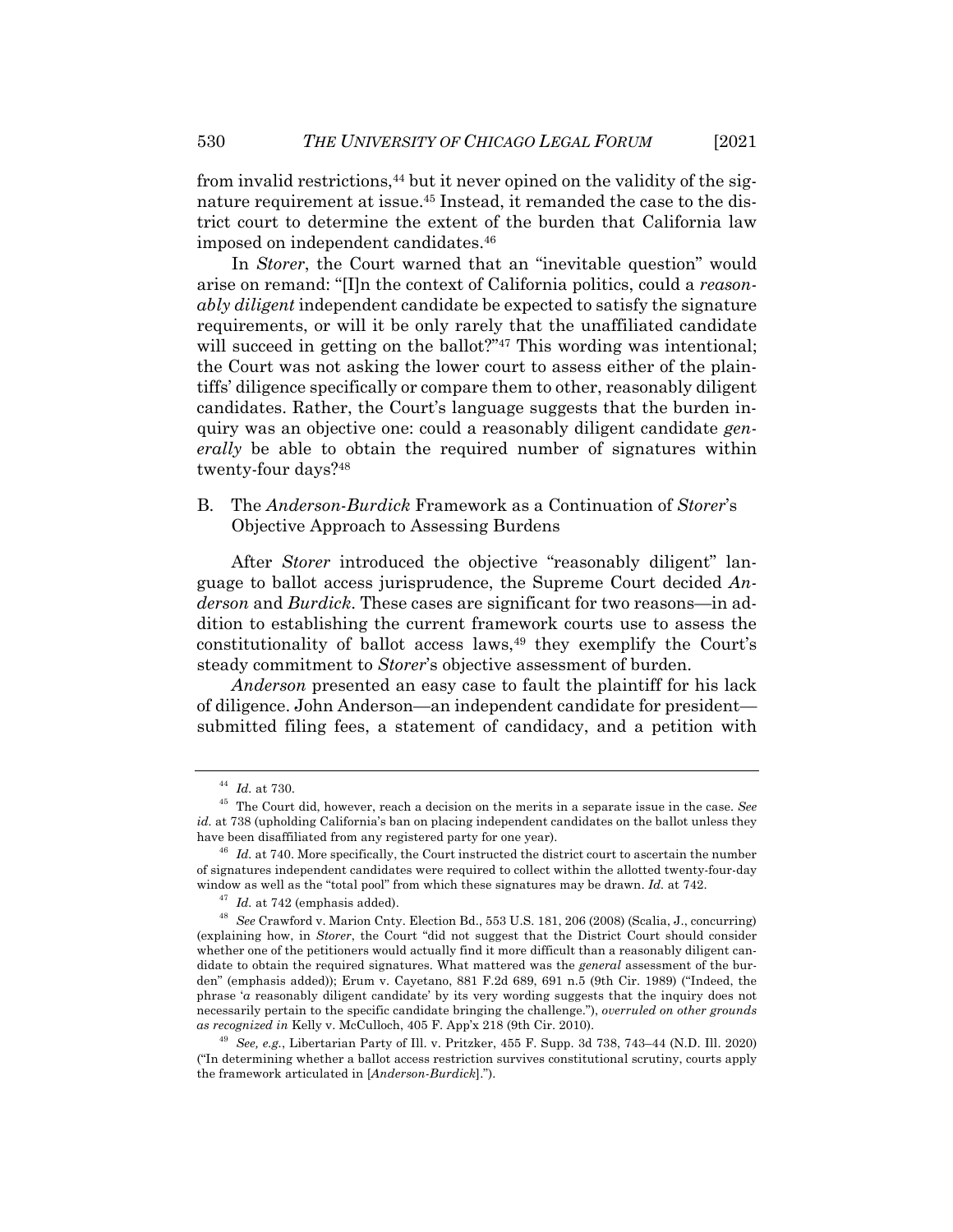14,500 signatures to the Ohio Secretary of State in order to place his name on Ohio's general election ballot.<sup>50</sup> The only problem was his timing: Ohio's election code required that these items be submitted on or before March 20, 1980, and Anderson was almost two months late.<sup>51</sup> In fact, he did not even begin collecting signatures until this deadline *had already passed*. <sup>52</sup> When the Secretary of State refused to accept Anderson's materials, he and three voters brought First and Fourteenth Amendment challenges against Ohio's early filing deadline for independent candidates.53

The *Anderson* Court clarified that not all ballot access restrictions are subject to strict scrutiny.54 Rather, for ballot access cases, it instructed courts to weigh "the character and magnitude of the asserted injury to the rights protected by the First and Fourteenth Amendments that the plaintiff seeks to vindicate" against "the precise interests put forward by the State as justifications for the burden imposed by its rule."55 When balancing these considerations, the court should determine "the extent to which those interests make it necessary to burden the plaintiff's rights."56 If the burden is minimal and the regulation in question is "reasonable" and "nondiscriminatory," then the state's interests are generally sufficient to justify the regulation.57 In *Anderson*, the relevant statute was discriminatory because the early filing deadline for independent candidates placed a heavy burden on Ohio's independent voters.58 The Court ultimately concluded that this burden could not be justified by Ohio's asserted interest in political stability; accordingly, the early filing deadline was unconstitutional.59

Notably, in reaching this conclusion, the Court never faulted Anderson for his lack of diligence. It certainly had the opportunity to do

<sup>50</sup> Anderson v. Celebrezze, 460 U.S. 780, 782 (1983).

<sup>51</sup> *Id.*

<sup>52</sup> *Id.*

<sup>53</sup> *Id.* at 783.

<sup>&</sup>lt;sup>54</sup> *Id.* at 788 ("Although these rights of voters are fundamental, not all restrictions imposed by the States on candidates' eligibility for the ballot impose constitutionally-suspect burdens on voters' rights to associate or to choose among candidates."); *see also* Andrew C. Maxfield, Comment, *Litigating the Line Drawers: Why Courts Should Apply* Anderson*-*Burdick *to Redistricting Commissions*, 87 U. CHI. L. REV. 1845, 1864 (2020) (describing how, in *Anderson*, "the Court eschewed the strict scrutiny/rational basis review dichotomy that normally characterizes First Amendment evaluations").

<sup>55</sup> *Anderson*, 460 U.S. at 789.

<sup>56</sup> *Id.*

 $1/37$  *Id.* at 788.

<sup>58</sup> *Id.* at 792–93.

<sup>59</sup> *Id.* at 805.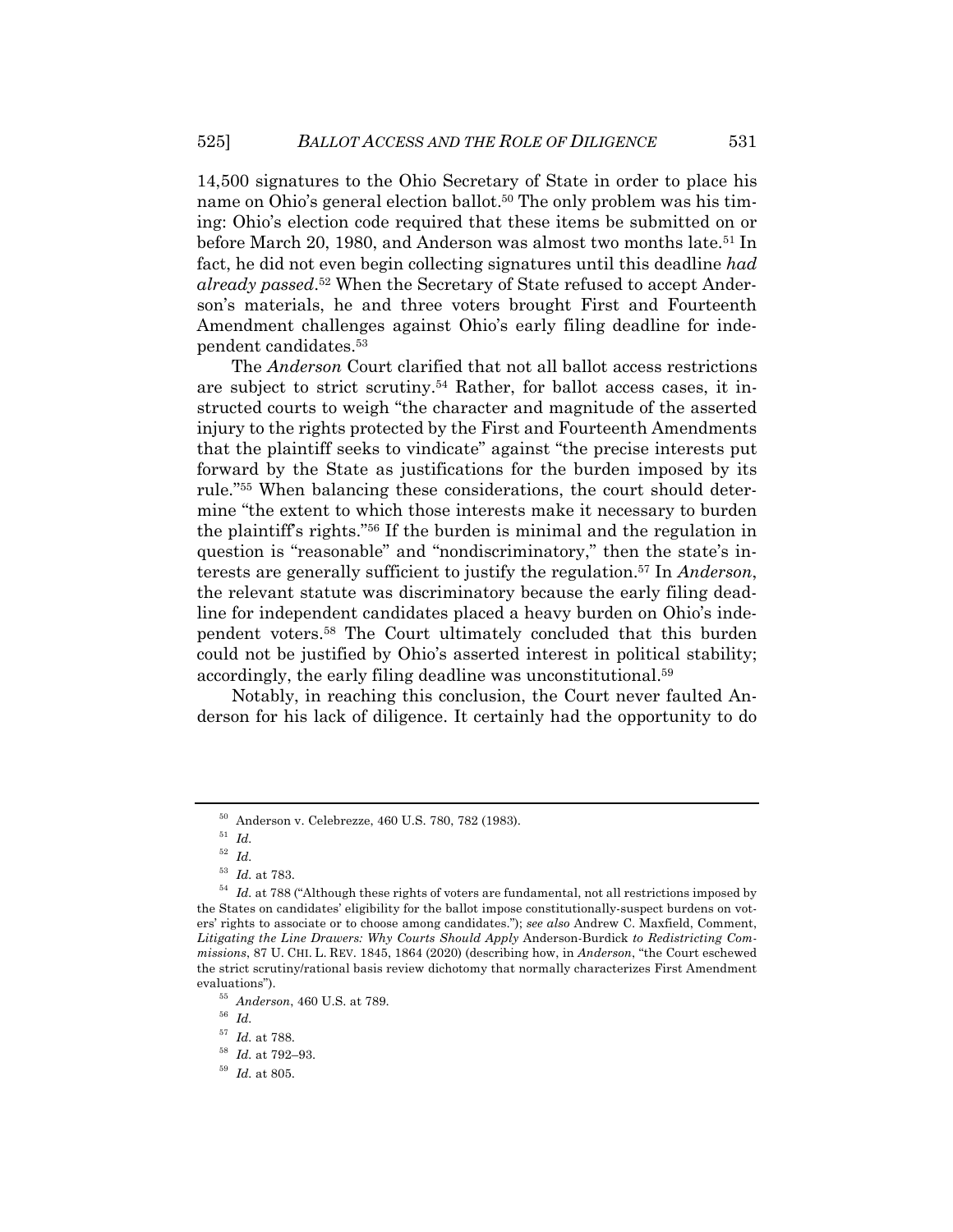so, as Anderson failed to announce his candidacy or even begin collecting signatures until after the proper time frame had already ended. $60$ The Court also could have compared Anderson to more diligent independent candidates—as Justice Rehnquist noted in his dissent, five independent candidates had successfully petitioned onto the ballot that year.61 But the Court refused to give this fact significant weight in its burden analysis, reasoning that "[these candidates'] inclusion on the ballot does not negate the burden imposed on the associational rights of independent-minded voters."62

The Supreme Court also applied an objective approach to assessing burdens in *Norman v. Reed*, <sup>63</sup> a ballot access case decided in 1992. In *Norman*, the plaintiff candidates were barred from placement on the Illinois statewide ballot for failure to collect enough signatures within the allotted timeframe.64 The Court held that the relevant ballot access requirement was unconstitutional<sup>65</sup> "without inquiring whether petitioners had shown due diligence in trying to satisfy the challenged requirement."66

Seven months after *Norman*, the Court decided *Burdick*, which refined the test articulated in *Anderson* and continued to use an objective approach to assessing an election regulation's burdens. The plaintiff, a registered Hawaii voter hoping to vote for a person not listed on the primary or general election ballot, challenged Hawaii's ban on write-in voting.67 The Court applied *Anderson*'s "flexible standard"68 and determined that it only needed to apply strict scrutiny if First and Fourteenth Amendment rights were subjected to a "severe" burden.<sup>69</sup> In accordance with *Anderson*, the Court first looked to the statute's restriction on First and Fourteenth Amendment rights. Instead of considering the burden on the plaintiff, the Court took a broad approach,

<sup>60</sup> *Id.* at 782.

 $61$  *Id.* at 809 (Rehnquist, J., dissenting).

<sup>62</sup> *Id.* at 791 n.12 (majority opinion).

<sup>63</sup> 502 U.S. 279 (1992).

<sup>64</sup> *Id.* at 286.

<sup>65</sup> *Id.* at 293.

<sup>66</sup> Perez-Guzman v. Gracia, 346 F.3d 229, 243 (1st Cir. 2003) (citing *Norman*, 502 U.S. at 293).

<sup>67</sup> Burdick v. Takushi, 504 U.S. 428, 430 (1992).

<sup>68</sup> *Id.* at 434 (citing Anderson v. Celebrezze, 460 U.S. 780, 788–89 (1983)).

<sup>69</sup> *Id.* (quoting *Norman*, 502 U.S. at 289). It remains unclear, though, when a burden becomes "severe," as "the Court has failed to define that term with any clarity." Joshua A. Douglas, *A Tale of Two Election Law Standards*, AM. CONST. SOC. EXPERT F. (Sept. 24, 2019), https://www.acslaw.org/expertforum/a-tale-of-two-election-law-standards/

<sup>[</sup>https://perma.cc/ERR5-JU78]. In the ballot access context, some lower courts have asserted that "the hallmark of a severe burden is exclusion or virtual exclusion from the ballot." Cooper v. Raffensperger, 472 F. Supp. 3d 1282, 1293 (N.D. Ga. 2020) (quoting Libertarian Party of Ky. v. Grimes, 835 F.3d 570, 574 (6th Cir. 2016)); *see also* Bond v. Dunlap, No. 1:20-cv-00216-NT, 2020 WL 4275035, at \*8 (D. Me. July 24, 2020).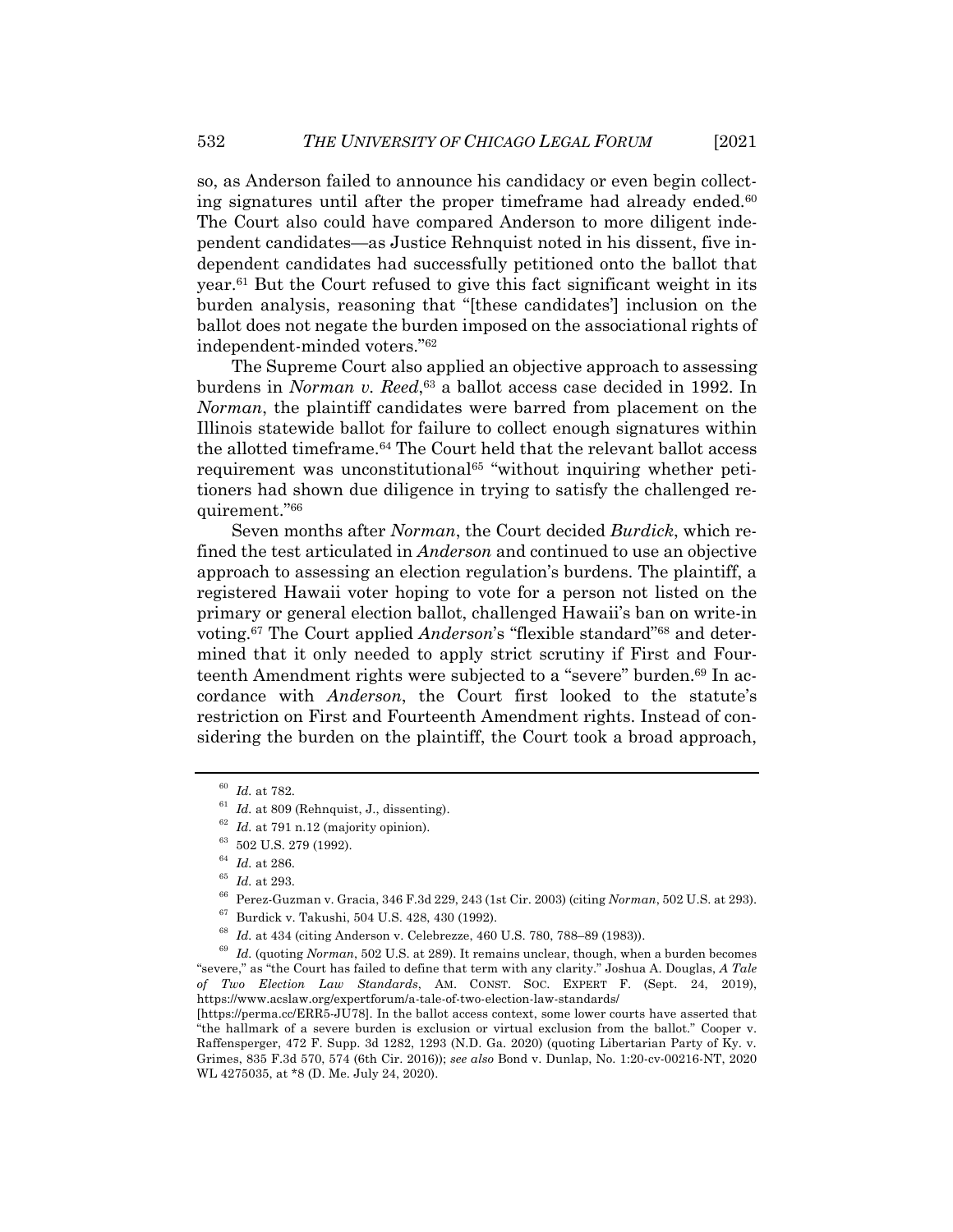finding that Hawaii's ballot access system generally provided candidates with "easy access to the ballot"70 and that "any burden on voters' freedom of choice and association is borne only by those who fail to identify their candidate of choice until days before the primary."71 Under this general assessment,<sup>72</sup> the write-in voting ban "impose[d] only a limited burden on voters' rights,"73 meaning it was not subject to strict scrutiny.74 The Court then turned to the second consideration from *Anderson*—the state's justifications for the rule—noting that a ban on write-in voting helps prevent issues such as "unrestrained factionalism."75 Balancing these two considerations, the Court concluded that the state's justification for the ban on write-in voting outweighed the statute's burden on Hawaii voters.76

The Court continued its approach to assessing burden in *Crawford v. Marion County Election Board*, <sup>77</sup> decided sixteen years after *Burdick*. At issue in *Crawford* was the constitutionality of an Indiana statute that required citizens to present government-issued photo identification for early and in-person voting.78 Though Justice Stevens purported to apply *Anderson*-*Burdick* in his plurality opinion,79 scholars have pointed to *Crawford* as a misapplication of this test.<sup>80</sup> Nonetheless, this case does provide a clear articulation of the Court's commitment to an objective assessment of burden. The plaintiffs in *Crawford* urged the Court to consider the statute's "special burden" on certain voters, namely those who were indigent or had religious objections to having their photo taken.81 But Justice Stevens applied a general approach instead. Considering "only the statute's *broad* application to *all* Indiana

<sup>70</sup> *Burdick*, 504 U.S. at 436.

<sup>71</sup> *Id.* at 436–37.

<sup>72</sup> *See* Crawford v. Marion Cnty. Election Bd., 553 U.S. 181, 206 (2008) (Scalia, J., concurring) (explaining how, in *Burdick*, the Court "considered the laws and their reasonably foreseeable effect on *voters generally*," instead of asking "whether the laws had a severe effect on Mr. Burdick's own right to vote, given his particular circumstances").

<sup>73</sup> *Burdick*, 504 U.S. at 438–39.

<sup>74</sup> *See id.* at 429 (stating that only "severe" restrictions are subject to strict scrutiny).

<sup>75</sup> *Id.* at 439; *see also id.* at 440 (describing how a ban on write-in voting also helps prevent "party raiding," or "the organized switching of blocs of voters from one party to another in order to manipulate the outcome of the other party's primary election." (quoting Anderson v. Celebrezze, 460 U.S. 780, 789 n.9 (1983))).

<sup>76</sup> *Id.* at 441.

 $77$  553 U.S. 181 (2008) (plurality opinion).

<sup>78</sup> *Id.* at 185.

<sup>79</sup> *Id.* at 190 n.8.

<sup>80</sup> *See, e.g.*, Bryan P. Jensen, Crawford v. Marion County Election Board*: The Missed Opportunity to Remedy the Ambiguity and Unpredictability of Burdick, 86 DENV. U. L. REV. 535, 547* (2009) (describing how *Anderson*-*Burdick* instructs courts to first consider burden and then analyze state interests, but Justice Stevens mistakenly reversed this order).

<sup>81</sup> *Crawford*, 553 U.S. at 200–01.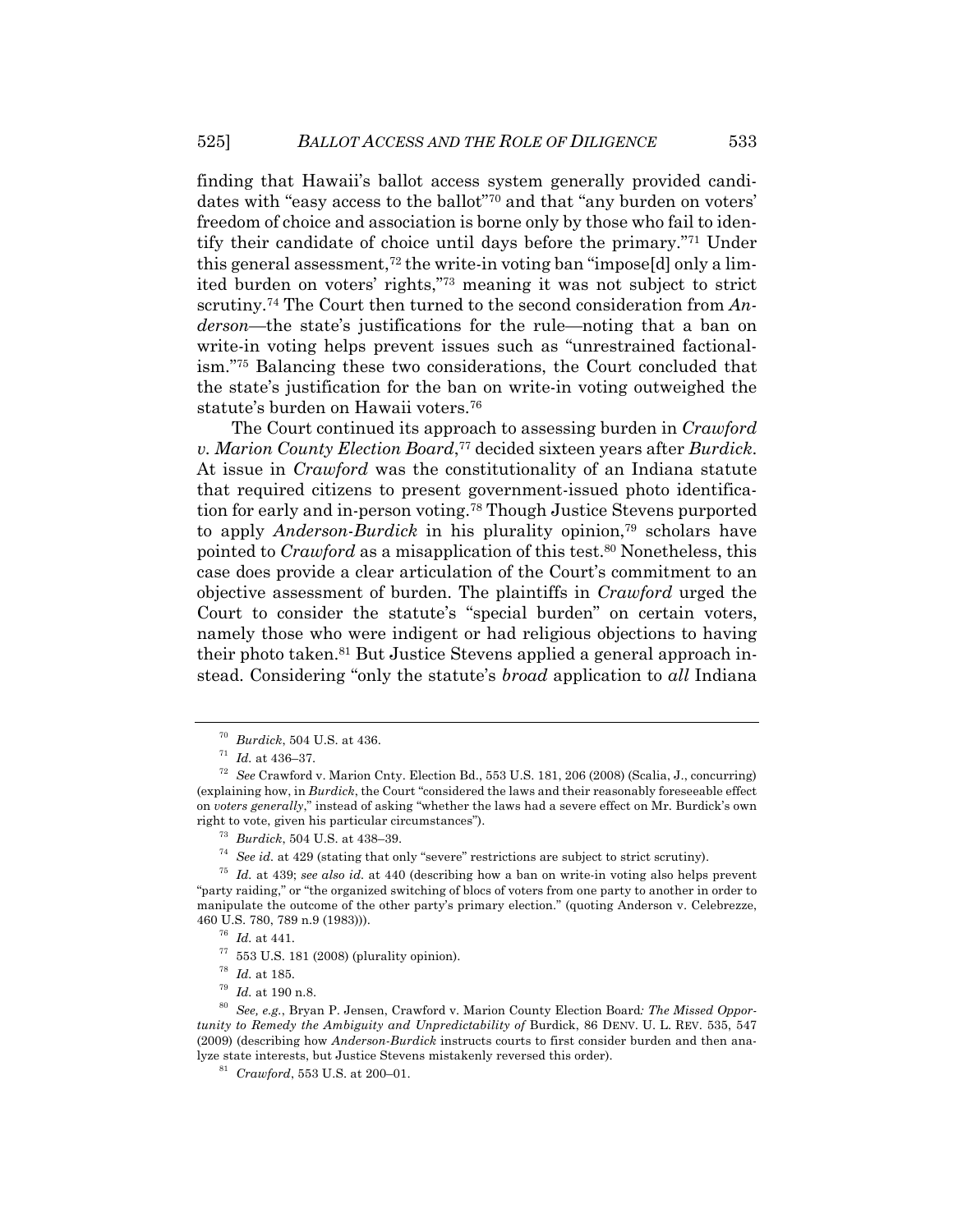voters,"82 he reasoned that the photo identification requirement did not excessively burden "any class of voters."83

Justice Breyer's dissent criticized this broad approach for ignoring how the Indiana law disproportionately burdened voters who were "likely to be poor, elderly, or disabled."84 However, Justice Scalia's concurrence explained that the Court's "precedents refute the view that individual impacts are relevant to determining the severity of the burden it imposes."85 Justice Scalia further insisted that, when the Court has calculated the magnitude of burden for purposes of *Anderson*-*Burdick*, it has done so "categorically," not considering the "peculiar circumstances of voters or candidates."86 In prior cases that have reached the Court, "[w]hat mattered was the *general* assessment of the burden."87

#### III. PANDEMIC-RELATED CHALLENGES TO BALLOT ACCESS LAWS

As illustrated above, challenges to ballot access laws are a regular part of election litigation. And as *Storer* and *Anderson* make clear, when courts resolve these claims, they must consider diligence only in a broad, objective sense, rather than as it pertains to the unique circumstances of the plaintiff.

However, in the context of COVID-19, courts began to break from this precedent. This Part explains the rise in ballot access litigation during the pandemic and highlights instances in which courts contravened *Storer*'s objective assessment of diligence. Section A provides an overview of ballot access litigation during the 2020 election. Section B then explores pandemic-related ballot access cases in which lower courts applying the *Anderson*-*Burdick* test have improperly placed significant weight on the plaintiff's diligence.

 $82$  *Id.* at 202–203 (emphasis added).

<sup>83</sup> *Id.* at 202 (citing Storer v. Brown, 415 U.S. 724, 738 (1974)).

<sup>84</sup> *Id.* at 238–39 (Breyer, J., dissenting) ("For one thing, an Indiana nondriver, most likely to be poor, elderly, or disabled, will find it difficult and expensive to travel to the Bureau of Motor Vehicles, particularly if he or she resides in one of the many Indiana counties lacking a public transportation system . . . . For another, many of these individuals may be uncertain about how to obtain the underlying documentation, usually a passport or a birth certificate, upon which the statute insists. And some may find the costs associated with these documents unduly burdensome $"$ 

<sup>85</sup> *Id.* at 205 (Scalia, J., concurring).

<sup>86</sup> *Id.* (citing Jenness v. Fortson, 403 U.S. 431, 438–441 (1971)).

 $87$  *Id.* at 206–07 (emphasis added). Many lower courts have agreed with Justice Scalia's view of *Storer* and the proper way to assess burden under *Anderson*-*Burdick*. *See, e.g.*, Perez-Guzman v. Gracia, 346 F.3d 229, 230–31, 242–43 (1st Cir. 2003) (stating that imputing a due diligence requirement is "a misreading of *Storer*" and that the Court's language "did not portend that only those who demonstrate due diligence can mount a First Amendment challenge to a ballot access requirement"); Fishbeck v. Hechler, 85 F.3d 162, 170 (4th Cir. 1996) (Payne, J., dissenting) (reaffirming that *Storer* endorses an objective diligence standard).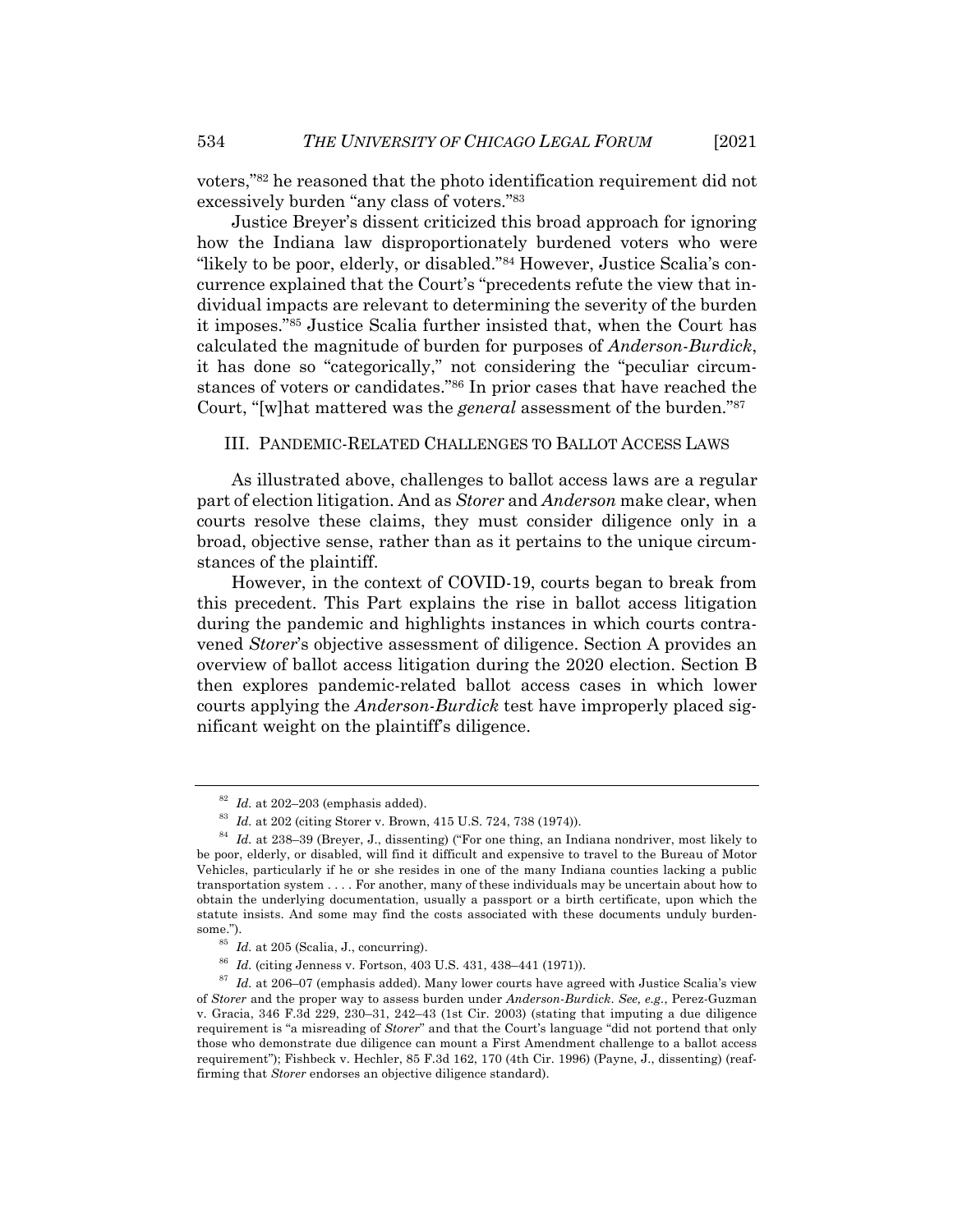#### A. Ballot Access Litigation and the 2020 Election

In response to the COVID-19 pandemic, state governors issued executive orders that closed businesses, limited the number of people that can attend public gatherings, and required citizens to shelter in place.<sup>88</sup> While personal safety concerns persuaded many people to stay at home,<sup>89</sup> state executive orders added the threat of civil or criminal penalties for those who failed to comply.90 These orders have prompted novel questions—and subsequent lawsuits—concerning how the pandemic affects state election administration.<sup>91</sup> Prior to the election on November 3, 2020,<sup>92</sup> courts had seen nearly 500 cases arising out of the COVID-19 pandemic,93 causing journalists to label the 2020 election as the "most litigated election ever."94

Ballot access laws prompted a subset of these cases. Faced with stay-at-home orders in place nationwide, candidates and initiative proponents alike struggled to obtain the written signatures required to qualify for 2020 election ballots.95 A handful of states recognized this obstacle and attempted to ease the burden by allowing for electronic

 $91$  For more information about how COVID-19 affected American elections and voting rights, see Richard L. Hasen, *Three Pathologies of American Voting Rights Illuminated by the COVID-19 Pandemic, and How to Treat and Cure Them*, 19 ELECTION L.J. 263 (2020).

<sup>88</sup> *See, e.g.*, Ill. Exec. Order 2020-10 (Mar. 20, 2020) (implementing stay-at-home policy and closing nonessential businesses); Mass. COVID-19 Order No. 63 (Feb. 4, 2020) (limiting indoor gatherings to ten people and outdoor gatherings to twenty-five people). For a detailed record of each state's executive orders in response to COVID-19, see *Executive Orders*, THE COUNCIL OF ST. GOV'TS, https://web.csg.org/covid19/executive-orders/ [https://perma.cc/BNW5-6HR4] (last visited Aug. 7, 2021).

<sup>89</sup> These personal safety concerns apply to both signature collectors and voters. Candidates or initiative sponsors might not be comfortable collecting signatures in-person, and, even if they try to do so, there will be fewer people from whom signatures can be collected.

<sup>90</sup> *See* Betsy Pearl et al., *The Enforcement of COVID-19 Stay-at-Home Orders*, CTR. FOR AM. PROGRESS (Apr. 2, 2020), https://www.americanprogress.org/issues/criminal-justice/news/2020 /04/02/482558/enforcement-covid-19-stay-home-orders/ [https://perma.cc/6JF2-MU7Z].

<sup>92</sup> There were many post-election cases as well. *See* Jacob Kovacs-Goodman, *Post-Election Litigation in Battleground States: A Summary*, HEALTHYELECTIONS.ORG (Feb. 1, 2021), https://healthyelections.org/sites/default/files/2021-02/Post-Election%E2%80%93Litigation\_Summary.pdf [https://perma.cc/K24E-UGEG]. But these cases are often of a different character than pre-election litigation. *See* Wendy R. Weiser, *Talking Election Law with the Brennan Center*, BRENNAN CTR. FOR JUST. (Oct. 30, 2020), https://www.brennancenter.org/our-work/research-reports/talking-election-law-brennan-center [https://perma.cc/V446-UZ5M] ("Typically, post-election litigation centers around recounts, which focus on determining voter intent on individual ballots.").

<sup>93</sup> *COVID-Related Election Litigation Tracker*, STANFORD-MIT HEALTHY ELECTIONS PROJECT, https://healthyelections-case-tracker.stanford.edu/ [https://perma.cc/FU8J-LQ8U] (last visited Aug. 7, 2021) (choose "Case Search" from menu bar; then select "Case Filed" next to "Date Range"; then choose "Custom Range" from the dropdown menu; then, under "To," input "11/02/2020"; then select "OK"; then press "Search").

<sup>94</sup> Michael Wines & Nick Corasaniti, *In the Most Litigated Election Ever, Early Democratic Wins but Few Clear Signals*, N.Y. TIMES (Sept. 18, 2020), https://www.nytimes.com/2020/09/18 /us/2020-voting-litigation-election.html [https://perma.cc/3FDF-GLEK].

<sup>95</sup> *See* Cunningham, *supra* note 7.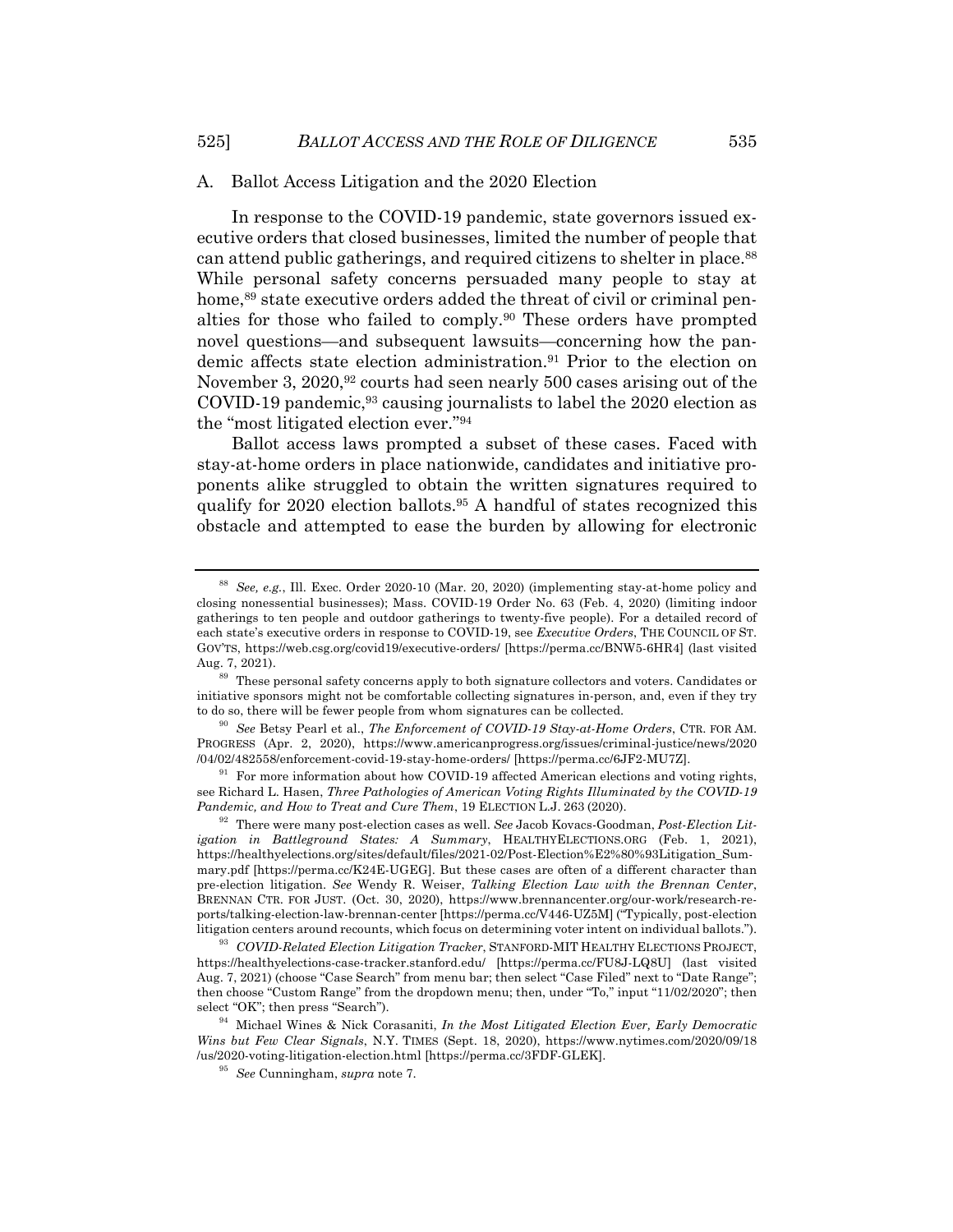signatures,  $96$  reducing the number of signatures required,  $97$  or suspending the signature requirement entirely.98 But when states continued to strictly enforce their regular ballot access regimes—or when the reduced requirements were still too burdensome—candidates and initiative sponsors turned to the courts for relief.

Though each pandemic-related ballot access case presents unique facts, these lawsuits are united by common themes. Plaintiffs typically claimed that the state's enforcement of its ballot access scheme, in the context of a shelter-in-place order, violated the First Amendment right to freedom of association and the Fourteenth Amendment's Equal Protection Clause.99 They often asked for injunctive relief to prohibit states from enforcing some or all of the requirements for ballot access.100 In assessing the merits of these plaintiffs' First and Fourteenth Amendment claims (often in the preliminary injunction context), courts almost always applied the *Anderson*-*Burdick* balancing test.101

B. An Unwarranted Break with Precedent: 2020 Election Cases in Which Courts Assessed the Plaintiffs' Diligence

A handful of courts, applying the *Anderson*-*Burdick* framework, gave weight in their burden analyses to whether the plaintiff had been reasonably diligent in collecting signatures. One such case is *Kishore v. Whitmer*,<sup>102</sup> in which two independent candidates mounted an as applied challenge to Michigan's ballot access requirements.103 The Eastern District of Michigan denied their request for a preliminary injunction, citing *Anderson*-*Burdick* and the plaintiffs' failure to show that the

<sup>96</sup> N.J. Exec. Order No. 105 (Mar. 19, 2020); Utah Exec. Order No. 2020-8 (Mar. 26, 2020).

 $97$  N.Y. Exec. Order No. 202.2 (Mar. 14, 2020) (reducing signature requirements by thirty percent).

<sup>98</sup> 2020 Vt. Acts & Resolves 92.

<sup>99</sup> *E.g.*, Libertarian Party of Ill. v. Pritzker, 455 F. Supp. 3d 738, 742 (N.D. Ill. 2020); Garbett v. Herbert, 458 F. Supp. 3d 1328, 1336 (D. Utah 2020); Arizonans for Fair Elections v. Hobbs, 454 F. Supp. 3d 910, 914 (D. Ariz. 2020).

<sup>100</sup> *E.g.*, *Garbett*, 458 F. Supp. 3d at 1334; Garcia v. Griswold, No. 20-cv-1268-WJM, 2020 WL 4926051, at \*1 (D. Colo. Aug. 21, 2020); Cooper v. Raffensperger, 472 F. Supp. 3d 1282, 1291 (N.D. Ga. 2020).

<sup>101</sup> *E.g.*, *Libertarian Party of Ill.*, 455 F. Supp. 3d at 742; Eason v. Whitmer, No. 20-12252, 2020 WL 5405878, at \*5 (E.D. Mich. Sept. 9, 2020). *But see* Thompson v. DeWine, 959 F.3d 804, 808 n.2 (6th Cir. 2020) (doubting "whether *Anderson*-*Burdick* applies to anything besides generally applicable restrictions on the right to vote," but determining that the Sixth Circuit will apply the test to ballot access cases until it determines *Anderson*-*Burdick*'s reach *en banc*); Fair Maps Nev. v. Cegavske, 463 F. Supp. 3d 1123, 1141 (D. Nev. 2020) (determining that Angle v. Miller, 673 F.3d 1122 (9th Cir. 2012), provides the proper framework under which to analyze ballot initiative cases).

<sup>102</sup> No. 20-11605, 2020 WL 3819125 (E.D. Mich. July 8, 2020), *aff'd*, 972 F.3d 745 (6th Cir. 2020).

 $\frac{103}{103}$  *Id.* at \*1.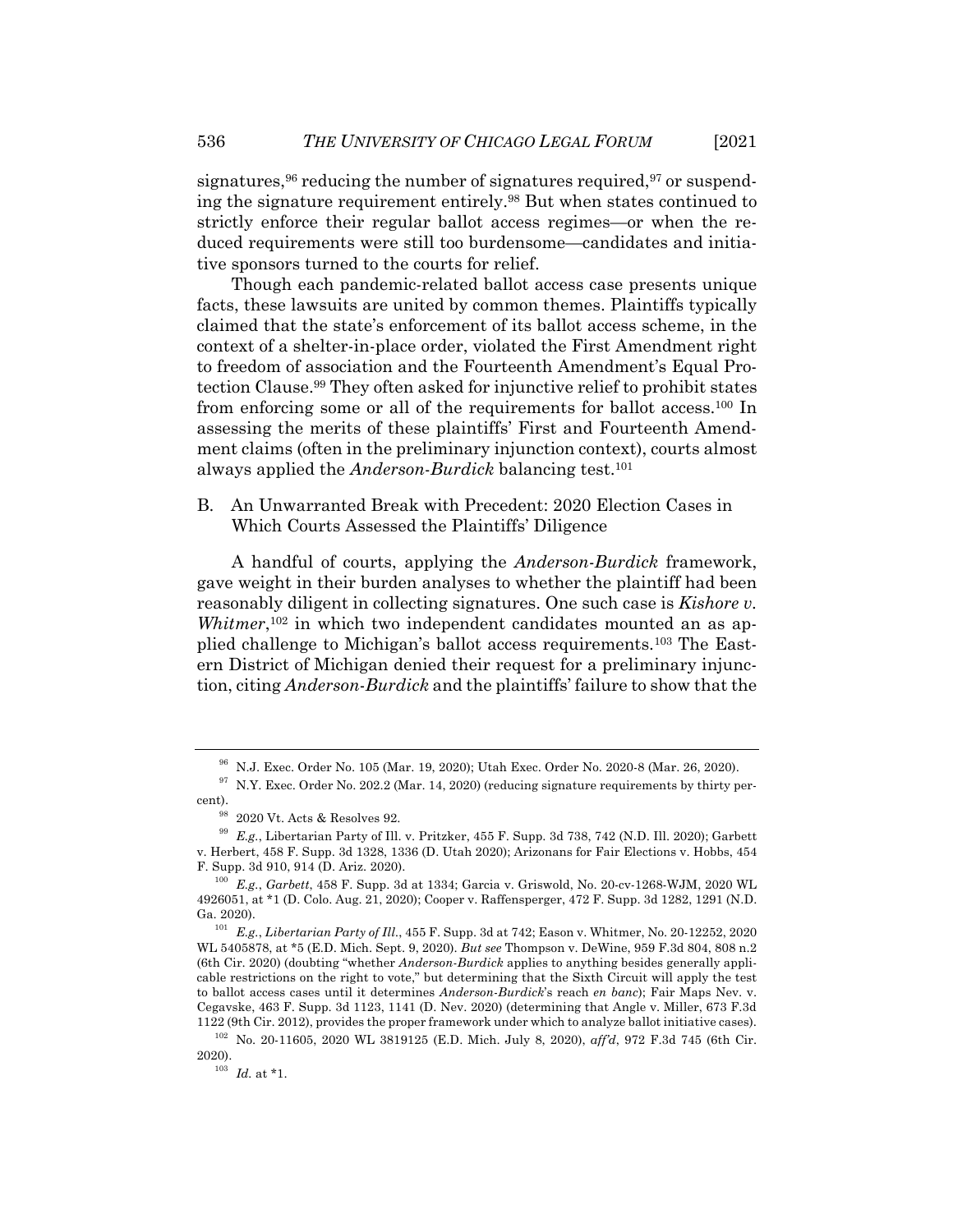statutory scheme imposed a severe burden on their rights.104 In reaching this conclusion, the court provided a detailed account of the plaintiffs' "complete lack of effort" to gather signatures.105 Ultimately, this factor played a significant role in the court's *Anderson*-*Burdick* analysis. The court found that lack of diligence lessened the plaintiffs' burden, concluding that the "[p]laintiffs' lack of diligence also weighs strongly in favor of applying intermediate scrutiny in this particular case."106 Moreover, the court concluded that any burden on the plaintiffs was self-imposed: Because the plaintiffs' lack of diligence was a "voluntary decision[ ]," the "root cause" of the burden was not state action.107 Without commenting on whether the plaintiffs were reasonably diligent or whether a plaintiff's diligence is a relevant factor under *Anderson*-*Burdick*, the Sixth Circuit affirmed this outcome in its entirety.108

In *Arizonans for Second Chances, Rehabilitation, & Public Safety v. Hobbs*,109 the Supreme Court of Arizona made a similar inquiry into the plaintiff initiative sponsors' diligence while applying *Anderson*-*Burdick* to uphold Arizona's ballot access scheme.<sup>110</sup> The challenged restriction required initiative proponents to collect 237,145 signatures by July 2, 2020, to qualify for the ballot.111 Faced with the state's stay-athome order, which lasted from March 30 until May 12, 2020, the plaintiffs, four political action committees, sought relief allowing them to collect signatures electronically.<sup>112</sup> The court denied this request, as "[a] proponent bears the burden of showing that he exercised reasonable diligence in seeking ballot access" and three of four plaintiffs "made no effort to collect signatures for sixteen months."113 Because the court found that the plaintiffs failed to exercise their rights in a reasonably diligent manner, it concluded in turn that "the circumstances created by COVID-19 did not severely burden their constitutional rights," and that, consequently, strict scrutiny was not appropriate.114

<sup>104</sup> *Id.*

<sup>105</sup> *Id.* at \*5; *see also id.* at \*10–11 (explaining how plaintiffs failed to prepare a qualifying petition and did not collect any signatures before, during, or after Michigan's stay-at-home order).

<sup>106</sup> *Id.* at \*7; *see also id.* at \*9 (finding that, in "sharp contrast" to the plaintiffs in two other ballot access cases, "[p]laintiffs have not been diligent in the exercise of their rights").

<sup>107</sup> *Id.* at \*12.

<sup>108</sup> Kishore v. Whitmer, 972 F.3d 745, 751 (6th Cir. 2020).

<sup>109</sup> 471 P.3d 607 (Ariz. 2020).

 $^{110}\,$   $Id.\;$  at 621–23.

 $^{111}\,$   $Id.\;$  at 614.

<sup>112</sup> *Id.*

<sup>&</sup>lt;sup>113</sup> *Id.* at 621 (citations omitted).

<sup>114</sup> *Id.* at 623.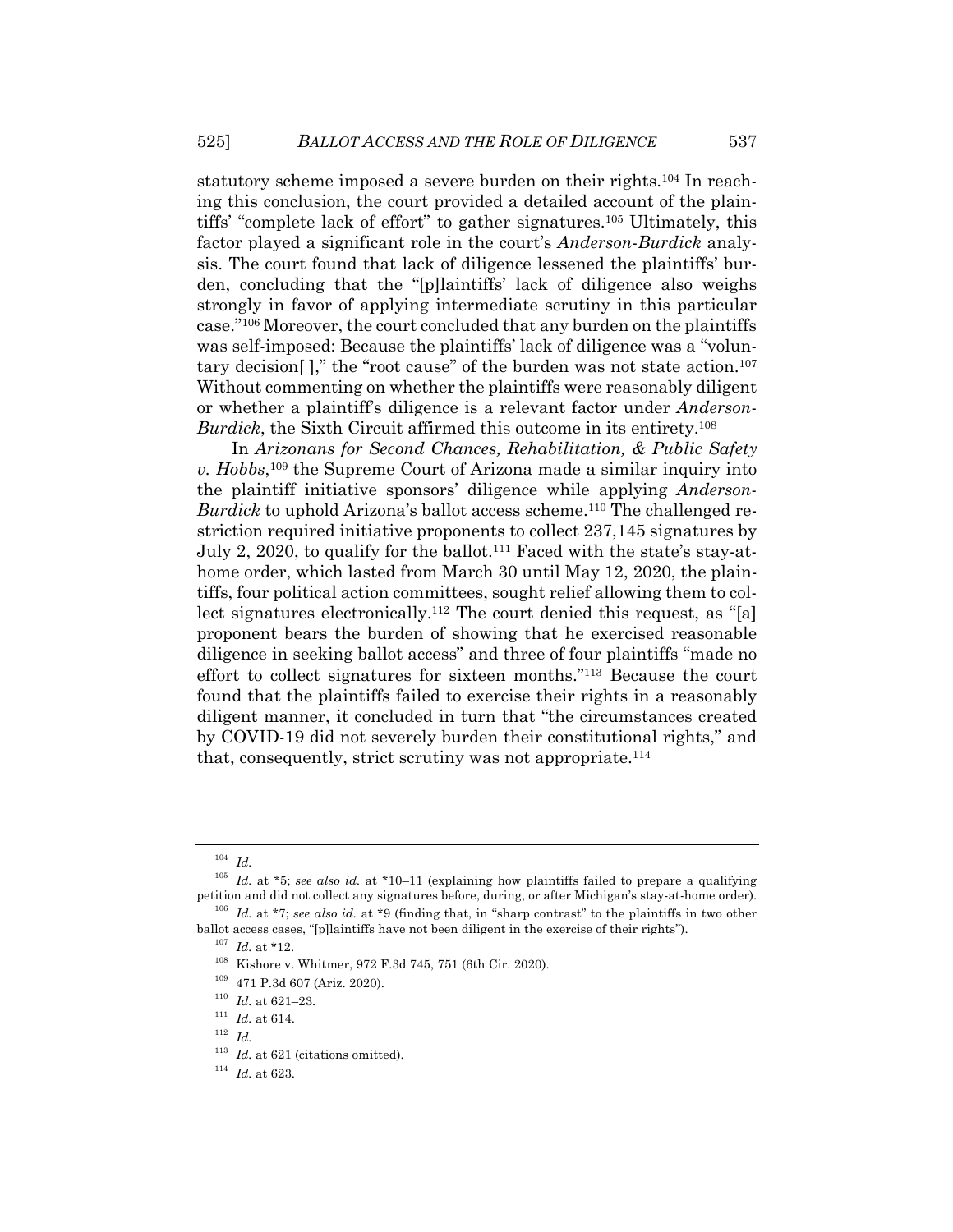Another case to weigh the plaintiffs' diligence was *Morgan v. White*.<sup>115</sup> The plaintiffs in that case were registered voters who sought to place referenda on the Illinois ballot in November 2020.116 The Northern District of Illinois noted that, though the plaintiffs had eighteen months to collect 363,813 signatures on their petition, they waited until the final two months of this window to take action.117 Citing to the same "reasonably diligent" language from *Storer v. Brown*, the court concluded that the plaintiffs "ha[d] not established that it is state law, rather than their own 16-month delay, that imposes a severe burden on their First Amendment rights, even in the context of the COVID-19 pandemic."118 On appeal, the Seventh Circuit emphasized the discretion afforded to district court judges when determining whether to grant preliminary relief.119 Noting the importance of the emergency relief context, the court stated that "one important question . . . is whether the plaintiff has brought the emergency on himself."120 Because the plaintiffs "had plenty of time to gather signatures before the pandemic began," the Seventh Circuit determined that the district court had "good reason to conclude that they are not entitled to emergency relief."121

A number of district courts within the Ninth Circuit have cited to *Angle v. Miller*<sup>122</sup> for the proposition that a court should consider whether an initiative sponsor is reasonably diligent when collecting signatures. This case dealt with Nevada's constitutional scheme for placing initiatives on the state ballot.123 The Ninth Circuit reiterated that the standard for ballot initiative cases should be the same as that in candidate cases. Accordingly, courts should consider "whether . . . 'reasonably diligent' [initiative proponents] can normally gain a place on the ballot."124 However, because the plaintiffs in *Angle* did not present evidence that "despite reasonably diligent efforts, they and other initiative proponents had been unable to qualify initiatives for the ballot as

<sup>115</sup> No. 20 C 2189, 2020 WL 2526484 (N.D. Ill. May 18, 2020).

 $^{116}$   $\,$   $Id.\;$  at \*1.

<sup>117</sup> *See id.* at \*2–3.

<sup>&</sup>lt;sup>118</sup> *Id.* at \*6. Though beyond the scope of this Comment, it is worth nothing that the courts in both *Arizonans for Second Chances* and *Morgan* concluded that the burden on the plaintiffs' rights was caused by the pandemic, rather than state action. One election law scholar, Richard L. Hasen, has described this reasoning as "nonsensical." *See* Hasen, *supra* note 16.

<sup>119</sup> Morgan v. White, 964 F.3d 649, 651 (7th Cir. 2020).

<sup>120</sup> *Id.*

 $^{121}$   $\emph{Id.}$  at 652–53.

<sup>122</sup> 673 F.3d 1122 (9th Cir. 2012).

<sup>123</sup> *Id.* at 1126–27.

<sup>&</sup>lt;sup>124</sup> *Id.* at 1133 (quoting Nader v. Brewer, 531 F.3d 1028, 1035 (9th Cir. 2008)).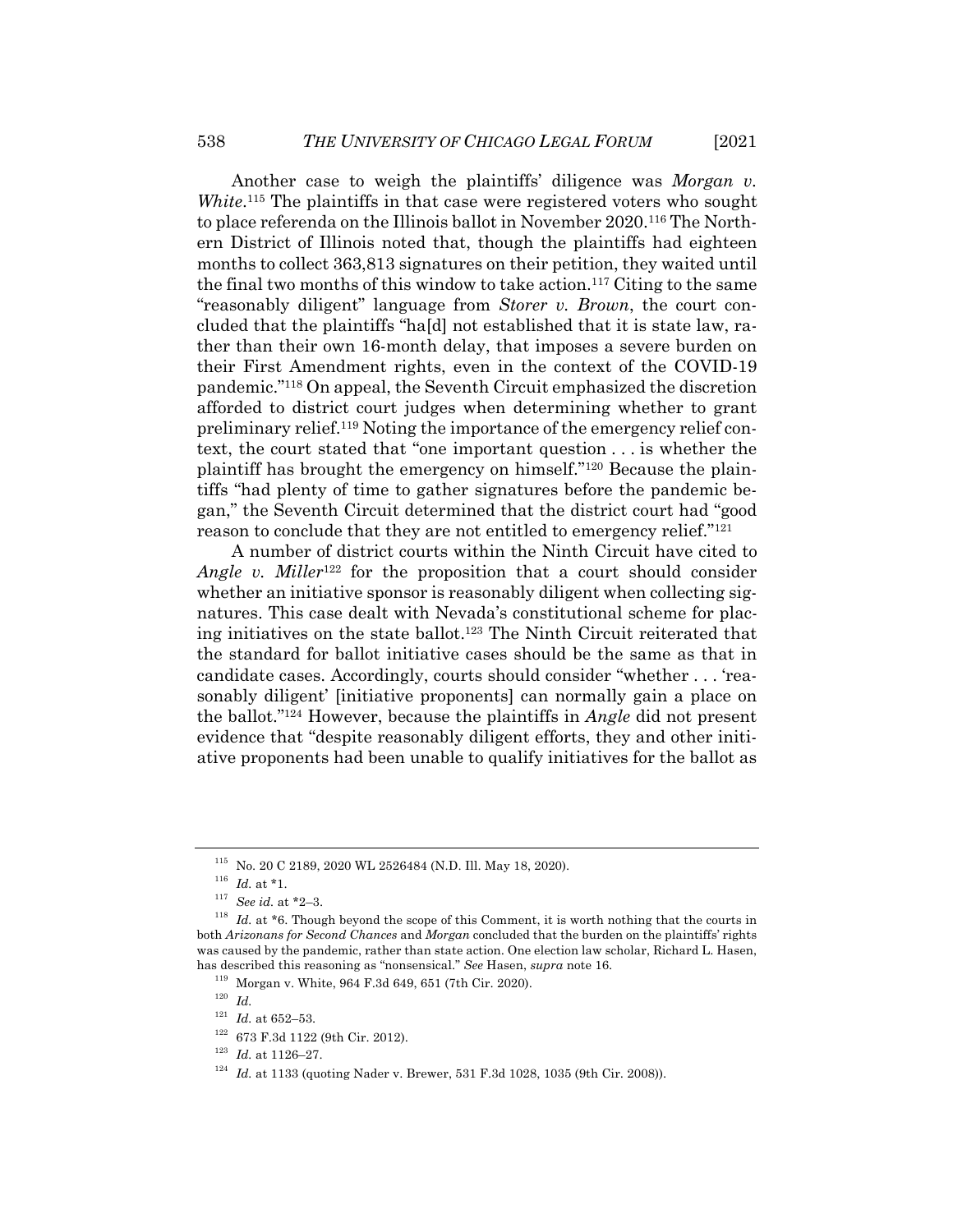a result of [the challenged] requirement," the court refused to apply strict scrutiny.125

*Fair Maps Nevada v. Cegavske*,126 a pandemic-related ballot initiative case in which the plaintiffs mounted an as-applied challenge to Nevada's ballot access scheme,127 described *Angle* as the Ninth Circuit's application of *Anderson*-*Burdick* to "the specific context of Nevada's initiative process for amending the Nevada Constitution."128 Because the plaintiffs' claim in *Fair Maps Nevada* was not related to voting rights, but rather the ballot initiative qualification process, the District of Nevada determined that *Angle* was applicable.<sup>129</sup> The court then stated that *Angle* requires strict scrutiny *only* when "the proponents of the initiative have been 'reasonably diligent' as compared to other initiative proponents."130 This language misstated the holding in *Angle*. Yet, four district courts—citing to *Fair Maps Nevada*'s reformulation of *Angle* assessed plaintiffs' relative diligence in pandemic-related ballot access cases, reaching a variety of results.131

## IV. THE CASE FOR AN OBJECTIVE "REASONABLY DILIGENT" ASSESSMENT

A. An Objective Assessment Is Consistent with *Storer* and the Supreme Court's Subsequent Cases

Courts that consider a plaintiff's diligence when applying *Anderson*-*Burdick*<sup>132</sup> misunderstand *Storer v. Brown*'s "reasonably diligent" language.133 By instructing the district court to consider the signature

<sup>132</sup> *See, e.g.*, Morgan v. White, No. 20 C 2189, 2020 WL 2526484, at \*6 (N.D. Ill. May 18, 2020).

<sup>133</sup> *See* Perez-Guzman v. Gracia, 346 F.3d 229, 242–43 (1st Cir. 2003) ("The *Storer* remand went to the burdensomeness of the challenged regulation (i.e., its severity), not to causation. While a particular plaintiff's '[p]ast experience' can have evidentiary significance in an assessment of severity, a showing of personal due diligence is not an element of a ballot access claim." (internal

 $^{125}\,$   $Id.\,$  at 1134.

<sup>126</sup> 463 F. Supp. 3d 1123 (D. Nev. 2020).

<sup>&</sup>lt;sup>127</sup> *Id.* at 1130–33 (explaining Nevada's ballot initiative scheme and the nature of plaintiffs' claim).

<sup>128</sup> *Id.* at 1141.

<sup>129</sup> *Id.*

 $\frac{130}{131}$  *Id.* at 1142.

<sup>131</sup> *See* People Not Politicians Or. v. Clarno, 472 F. Supp. 3d 890, 897–98 (D. Or. 2020) (finding that plaintiffs were reasonably diligent); Reclaim Idaho v. Little, 469 F. Supp. 3d 988, 998 (D. Idaho 2020) (same); Eilenberg v. City of Colton, No. CV-20-00767, 2020 WL 5802377, at \*4–5 (C.D. Cal. July 9, 2020) (finding that plaintiffs had not been reasonably diligent, so strict scrutiny does not apply), *report and recommendation adopted*, No. CV-20-00767, 2020 WL 5802379 (C.D. Cal. July 29, 2020); McCarter v. Brown, No. 6:20-cv-1048-MC, 2020 WL 4059698, at \*2–3 (D. Or. July 20, 2020) (same). Though two of these cases were appealed, the Ninth Circuit never corrected the district courts' understanding of *Angle* because the issues had become moot. *See* Reclaim Idaho v. Little, 826 F. App'x 592, 595 (9th Cir. 2020); People Not Politicians Or. v. Clarno, 826 F. App'x 581, 583 (9th Cir. 2020).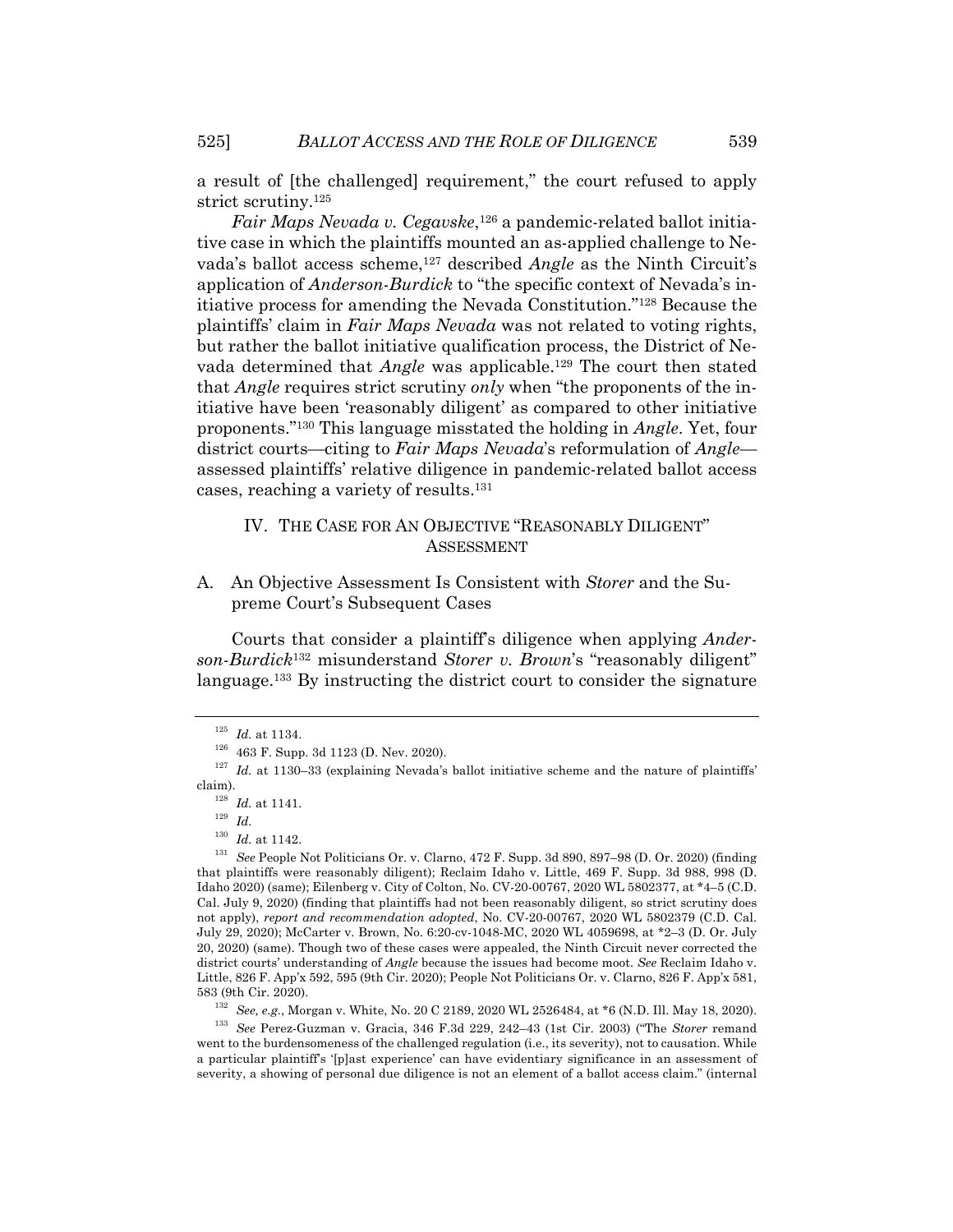requirement's burden on "*a* reasonably diligent candidate"—*not* specifically the plaintiff—the *Storer* Court clarified that "[w]hat mattered was the general assessment of the burden."134

The Supreme Court has reinforced this objective reading of *Storer*'s "reasonably diligent" language in subsequent ballot access cases, which omit any discussion of an individual plaintiff's diligence.135 *Anderson v. Celebrezze* presented a case where the plaintiff's lack of diligence was egregious—he did not collect a single signature before the deadline had passed.136 Yet the Court still determined that it was appropriate to apply strict scrutiny, and it consequently found the deadline unconstitutional,<sup>137</sup> without assessing whether the plaintiff had been diligent<sup>138</sup> or comparing the plaintiff to a more diligent candidate.139 The same is true of *Norman v. Reed*, when the plaintiffs' claim was spurred by their failure to collect enough signatures, which "doomed the entire slate."140 The Court still found the relevant ballot access requirements unconstitutional, and it did so without faulting the plaintiffs for their oversight.141

Despite being somewhat distinct from the ballot access context, the Court's jurisprudence on challenges to voting restrictions reflects the same commitment to an objective assessment of burden. In *Burdick v. Takushi*, the Court ignored "whether the laws had a severe effect on [the plaintiff]'s own right to vote, given his particular circumstances."142 Instead, the Court's analysis "considered the laws and their reasonably foreseeable effect on *voters generally*."143 Even when the costs of a general approach were high—such as in *Crawford v. Marion County Election Board*—the Court chose to focus on the "broad application" of the

citation omitted)).

<sup>134</sup> Crawford v. Marion Cnty. Election Bd., 553 U.S. 181, 206 (2008) (Scalia, J., concurring) (emphasis added); *see also id.* ("[W]hen we began to grapple with the magnitude of burdens, we did so categorically and did not consider the peculiar circumstances of individual voters or candidates . . . . [In *Storer*], we did not suggest that the District Court should consider whether one of the petitioners would actually find it more difficult than a reasonably diligent candidate to obtain the required signatures.").

 $135$  As the Ninth Circuit has pointed out, the Court "surely could have" made this assessment at some point. Erum v. Cayetano, 881 F.2d 689, 691 n.5 (9th Cir. 1989) (citing Munro v. Socialist Workers Party, 479 U.S. 189, 192 (1986)).

<sup>136</sup> Anderson v. Celebrezze, 460 U.S. 780, 782 (1983).

<sup>137</sup> *Id.* at 805.

<sup>138</sup> *See Perez-Guzman*, 346 F.3d at 243.

<sup>139</sup> *See* Nicholas Stephanopoulos, *Election Litigation in the Time of the Pandemic*, U. CHI. L. REV. ONLINE (2020) (conceding that, though "[i]t makes sense that the punctuality or tardiness of a litigant's activity would be relevant to a court's evaluation of the burden imposed on the litigant . . . . plaintiff diligence isn't assessed relative to more punctual nonparties").

<sup>140</sup> Norman v. Reed, 502 U.S. 279, 286 (1992).

<sup>141</sup> *Id.* at 293.

 $^{142}\,$  Crawford v. Marion Cnty. Election Bd., 553 U.S. 181, 206 (2008) (Scalia, J., concurring).

<sup>143</sup> *Id.*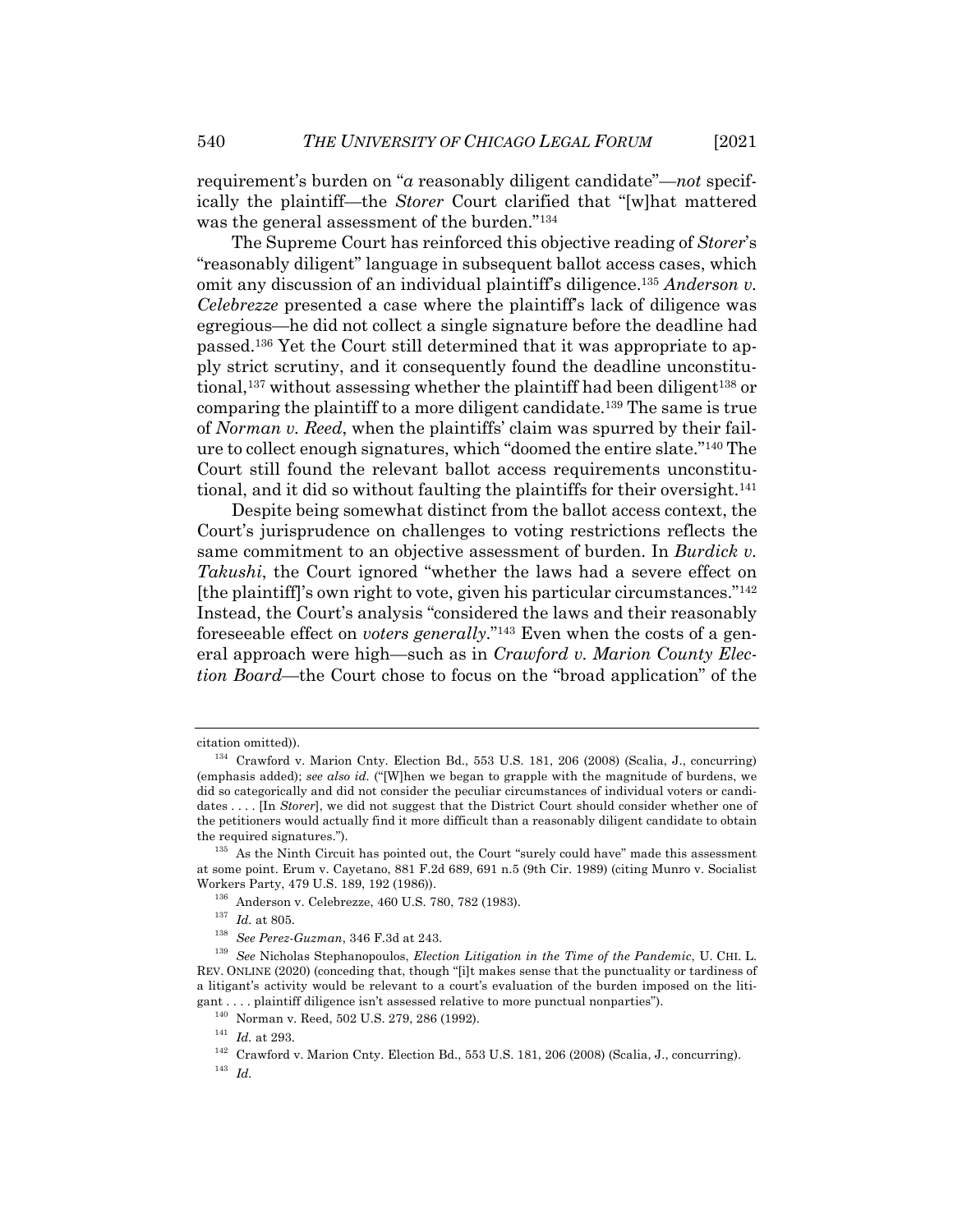relevant statute to all voters rather than its impact on the specific plaintiffs or the individuals it burdened the most.<sup>144</sup>

B. *Angle v. Miller* Did Not Create a Specific Diligence Requirement— It Applied *Storer*'s Objective Assessment

When district courts within the Ninth Circuit cite to *Angle v. Miller* in order to justify assessing the specific plaintiff's diligence,<sup>145</sup> they misconstrue this case's context, reasoning, and holding. Though the court in *Fair Maps Nevada v. Cegavske* claimed that "*Angle* requires application of strict scrutiny when . . . the proponents of the initiative have been 'reasonably diligent' as compared to other initiative proponents,"146 *Angle* never actually imposed such a requirement. In *Angle*, the court stated that "the burden on plaintiffs' rights should be measured by whether, in light of the entire statutory scheme regulating ballot access, 'reasonably diligent' candidates can *normally* gain a place on the ballot, or whether they will rarely succeed in doing so."147 This language came directly from the objective assessment of diligence articulated in *Storer*. <sup>148</sup> *Angle* only mentions diligence one other time, yet again in a general context: the court concluded that there was not enough evidence to show that "despite reasonably diligent efforts, [the plaintiffs] *and other initiative proponents* have been unable to qualify initiatives for the ballot."149 Nowhere in *Angle* did the Ninth Circuit compare the plaintiffs to a hypothetical reasonably diligent initiative proponent or instruct lower courts to do so. Rather, the Ninth Circuit's analysis in *Angle* was entirely consistent with the objective approach in *Storer*.

Though a handful of district courts have latched onto *Fair Maps Nevada*'s misguided interpretation of *Angle*, this error has not gone unnoticed by the Ninth Circuit. It caught the attention of Judge Nelson, who wrote separately in two ballot initiative cases, *Reclaim Idaho v. Little*<sup>150</sup> and *People Not Politicians Oregon v. Clarno*, <sup>151</sup> to highlight how *Angle* should be reviewed *en banc* in a future case.152 Judge Nelson was

 $^{144}$   $\,$   $\!Id.\;$  at 202–03.

<sup>145</sup> *See supra* Part III.B.

<sup>146</sup> Fair Maps Nev. v. Cegavske, 463 F. Supp. 3d 1123, 1142 (D. Nev. 2020).

<sup>147</sup> Angle v. Miller, 673 F.3d 1133 (9th Cir. 2012) (quoting Nader v. Brewer, 531 F.3d 1028, 1035 (9th Cir. 2008)) (emphasis added).

<sup>148</sup> *See Nader*, 531 F.3d at 1035 (quoting Storer v. Brown, 415 U.S. 724, 742 (1974)).

<sup>149</sup> *Angle*, 673 F.3d at 1134 (emphasis added).

<sup>150</sup> 826 F. App'x 592 (9th Cir. 2020).

<sup>151</sup> 826 F. App'x 581 (9th Cir. 2020).

<sup>152</sup> *Id.* at 584 (Nelson, J., dissenting); *Reclaim Idaho*, 826 F. App'x at 595–96 (Nelson, J., dissenting).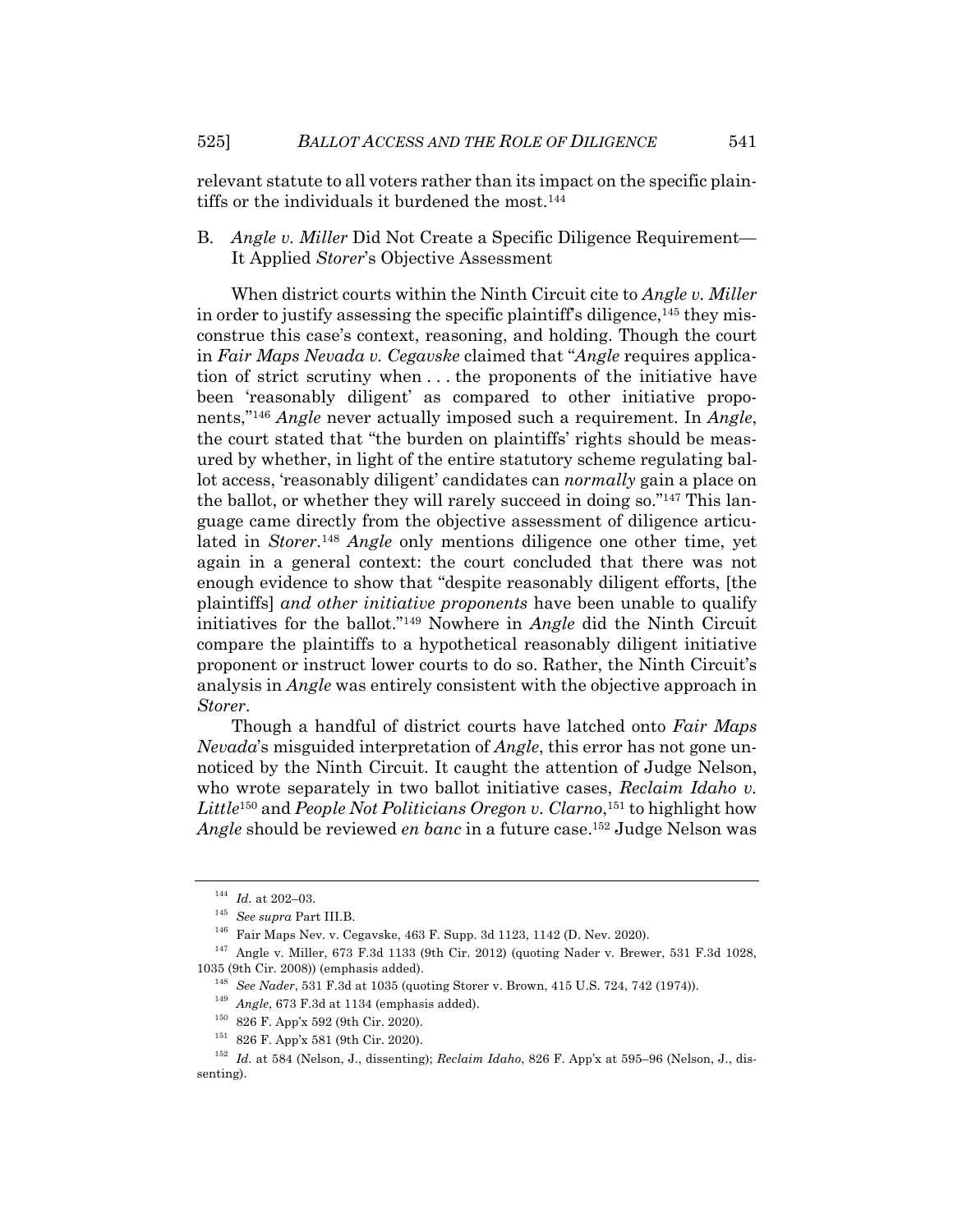specifically worried that district courts were improperly applying *Angle* in pandemic-related ballot initiative cases.153 He insisted that the "plainest reading of *Angle* suggests an objective, not subjective test" for reasonable diligence.154 Urging that he could not find any case "in which First Amendment protections turn on whether the speaker was sufficiently diligent while engaged in expression,"155 he proposed that the court revisit *Angle* if it truly stands for the proposition lower courts have ascribed to it.<sup>156</sup> The majority in both cases did not ignore or reject Judge Nelson's concerns. The Ninth Circuit stated that it only declined to revisit its jurisprudence on ballot initiatives because it was unnecessary to resolve either case on its merits.<sup>157</sup>

C. An Objective Diligence Assessment Properly Maintains Ballot Access Jurisprudence's Focus on the Rights of Voters

While some might argue that *stare decisis* alone cannot be dispositive,158 normative considerations warrant an objective assessment of reasonable diligence as well. From the beginning of its ballot access jurisprudence, the Supreme Court has emphasized that the First and Fourteenth Amendment rights at issue are those of the voters rather than those of candidates or initiative proponents.159 Because the rights of voters are "fundamental" in ballot access cases,160 it would be inconsistent for the *Anderson*-*Burdick* analysis to turn on the specific circumstances or relative diligence of the candidate or initiative proponent plaintiff. These questions bear no relation to the voters' rights.

<sup>153</sup> *Reclaim Idaho*, 826 F. App'x at 602–03 (citing People Not Politicians Or. v. Clarno, 472 F. Supp. 3d 890, 896 (D. Or. 2020)).

 $^{154}\,$   $Id.\,$  at 602 n.7.

 $155$  *Id.* at 602.

<sup>&</sup>lt;sup>156</sup> *Id.* ("If *Angle* truly stands for how it is being applied—conditioning constitutional protections on the diligence of the speaker . . . *Angle* must be revisited en banc in a future case and brought in line with fundamental First Amendment principles.").

<sup>157</sup> *Id.* at 595 n.2; *People Not Politicians Or.*, 826 F. App'x at 583.

<sup>158</sup> *See, e.g.*, Gary Lawson, *The Constitutional Case Against Precedent*, 17 HARV. J.L. & PUB. POL'Y 23 (1994).

<sup>159</sup> *See, e.g.*, Munro v. Socialist Workers Party, 479 U.S. 189, 198 (1986) (explaining how, in cases where ballot access restrictions have been deemed unconstitutional, "the State's *voters* had no opportunity to cast a ballot for that candidate and the candidate had no ballot-connected campaign platform from which to espouse his or her views" (emphasis added)); Anderson v. Celebrezze, 460 U.S. 780, 787–88 (1983) ("As we have repeatedly recognized, voters can assert their preferences only through candidates or parties or both . . . . The exclusion of candidates [ ] burdens voters' freedom of association, because an election campaign is an effective platform for the expression of views on the issues of the day, and a candidate serves as a rallying-point for like-minded citizens." (internal citations omitted)); Lubin v. Panish, 415 U.S. 709, 716 (1974) ("[V]oters can assert their preferences only through candidates or parties or both . . . ."); Williams v. Rhodes, 393 U.S. 23, 30 (1968) (stating that ballot access laws burden "the right of qualified *voters* . . . to cast their votes effectively" (emphasis added)).

<sup>160</sup> *Anderson*, 460 U.S. at 788.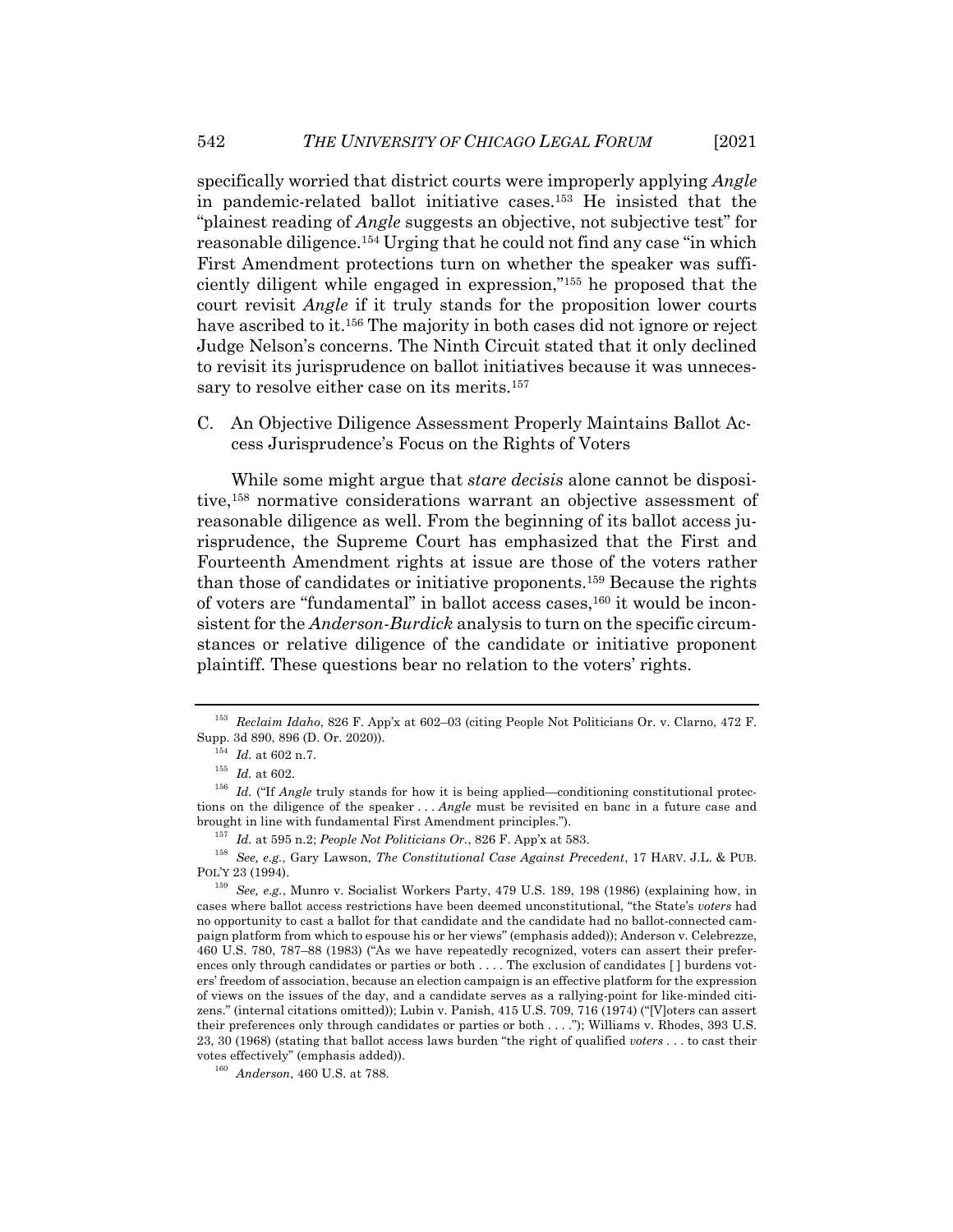Judge Payne, dissenting in the Fourth Circuit case *Fishbeck v. Hechler*,161 advanced this same position. The plaintiffs in *Fishbeck* challenged West Virginia's filing deadline for candidate petitions.162 The court affirmed the district court's finding that, under *Anderson*-*Burdick*, the deadline did not impose a "severe" restriction on the plaintiffs.163 Though the district court's analysis weighted the plaintiffs' "lack of diligence,"164 the Fourth Circuit did not address this issue specifically on appeal. Judge Payne explained this oversight, reaffirming that *Storer* does not endorse such a consideration.<sup>165</sup> He reasoned that assessing the filing deadline's burdens by looking to the specific candidate's diligence is not consistent with the idea that "the primary concern in ballot access cases is the rights of the voter."166 This is because "a heavy focus on a specific candidate's actual diligence precludes or, at least distorts, the inquiry on the primary concern that permits consideration of a candidate's diligence only in an objective sense."167

One can easily imagine the undesirable consequences if courts were to heavily focus on the plaintiff's diligence in their burden analyses. As Judge Payne noted, faulting the plaintiff for lack of diligence "would permit even the most egregious restrictions to survive," which is not what the Court in *Storer* intended.<sup>168</sup> The First Circuit has expressed similar sentiments, explaining that such a rule "would tend to inoculate even the most blatantly unconstitutional electoral requirements from legitimate attack."169 The facts of *Anderson* clearly demonstrate this issue. If the Supreme Court had considered Anderson's failure to exercise reasonable diligence, it might have concluded that Ohio's ballot access restrictions did not impose a severe burden on First and Fourteenth Amendment rights. It follows that strict scrutiny would have been inappropriate. Accordingly, the Court would have been more likely to uphold the relevant ballot access scheme, even though the restrictions clearly impinged on independent voters' rights.170

*Anderson* illustrates how voters pay the price when courts focus on the plaintiff's lack of diligence in order to uphold anti-democratic laws. This notion is especially true in the context of ballot access, where independent and third-party voters do not get a voice if their candidate

<sup>&</sup>lt;sup>161</sup> 85 F.3d 162 (4th Cir. 1996).

<sup>162</sup> *Id.* at 163.

<sup>163</sup> *Id.* at 165.

<sup>164</sup> Hess v. Hechler, 925 F. Supp. 1140 (S.D. W. Va. 1995).

<sup>165</sup> *Fishbeck*, 85 F.3d at 170 (Payne, J., dissenting).

<sup>166</sup> *Id.*

 $\frac{167}{168}$  *Id.* 

<sup>168</sup> *Id.*

<sup>169</sup> Perez-Guzman v. Gracia, 346 F.3d 229, 243 (1st Cir. 2003).

<sup>170</sup> *See* Anderson v. Celebrezze, 460 U.S. 780, 792–95 (1983).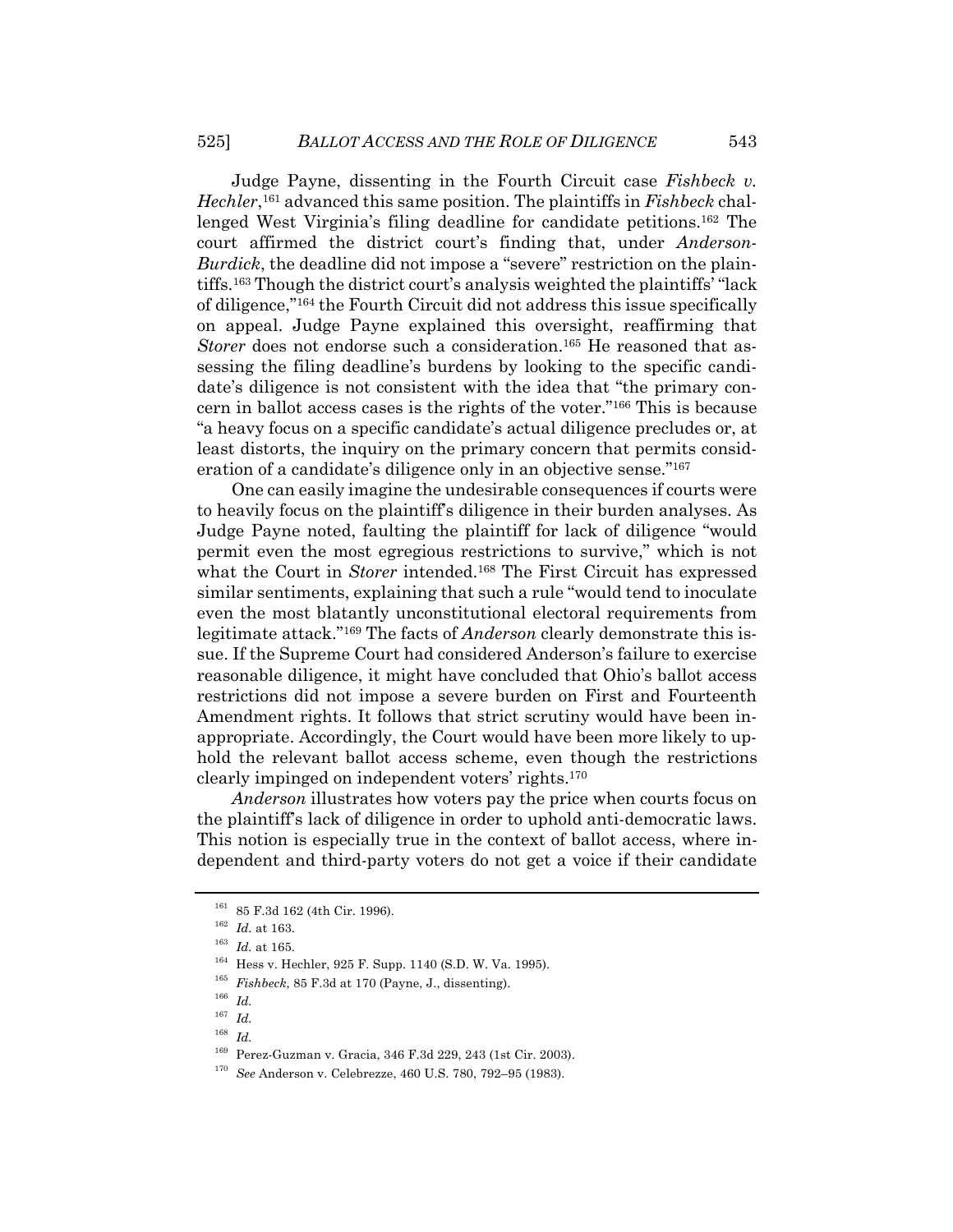does not secure a spot on the ballot. But there is also a broader lesson here, as diligence considerations are not solely a feature of ballot access challenges—they permeate other areas of election law as well. The common misconception that nonvoters are "lazy" perpetuates restrictive voting laws,171 and lawmakers have used diligence as an argument against implementing pro-democratic processes and rules.172 When participation in the electoral process hinges on diligence judgments, our political system becomes a less democratic one.

### V. A BETTER WAY TO ASSESS BURDEN: EXAMPLES FROM 2020 BALLOT ACCESS CASES

Courts faced with resolving challenges to ballot access restrictions can—and have—applied *Anderson*-*Burdick* in a way that comports with *Storer v. Brown* and the Supreme Court's history of an objective burden assessment. While some courts confronted with pandemic-related ballot access challenges have erroneously conducted a specific burden analysis, others have kept their analyses general or looked to factors besides diligence.

Even when courts give significant weight to diligence in their application of *Anderson*-*Burdick*, they can still apply an objective approach by refusing to analyze whether the specific plaintiff has acted in a reasonably diligent manner. The Second Circuit implemented this general assessment one month prior to the 2020 election in *Libertarian Party of Connecticut v. Lamont*.173 This case was similar to other pandemic-related ballot access cases: Two candidates brought First and Fourteenth Amendment challenges to Connecticut's signature requirement, asking the court to enjoin the state from strictly enforcing its ballot access laws.174 After determining that *Anderson*-*Burdick* was the proper test under which to analyze this challenge,175 the court clarified that what is "ultimately important is . . . whether a 'reasonably diligent

<sup>171</sup> *See* Sarah Jackel & Stuart A. Thompson, *The Myth of the Lazy Nonvoter*, N.Y. TIMES (Oct. 5, 2018), https://www.nytimes.com/interactive/2018/10/05/opinion/midterm-election-voter-turnout-photo-id.html [https://perma.cc/3ZYW-VUSC].

 $172$  One telling example is the language surrounding a piece of 1992 legislation that sought to allow people to register to vote when applying for a driver's license or government benefits. President George H.W. Bush vetoed this bill, and the Senate failed to override the veto, preventing the legislation from being passed. In justifying his decision to not vote to override the veto, Senator Mitch McConnell reasoned that even if voter registration laws were tailored to "political couch potatoes," voter turnout would still not increase. *See* Helen Dewar, *Veto of 'Motor Voter' Bill Sustained*, WASH. POST (Sept. 23, 1992), https://www.washingtonpost.com/archive/politics /1992/09/23/veto-of-motor-voter-bill-sustained/94a25acc-1090-43f9-9460-a94d106c81d8 [https://perma.cc/4CA9-AWHP].

<sup>173</sup> 977 F.3d 173 (2d Cir. 2020).

 $^{174}\,$   $Id.\,$  at 175.

 $175$  *Id.* at 177.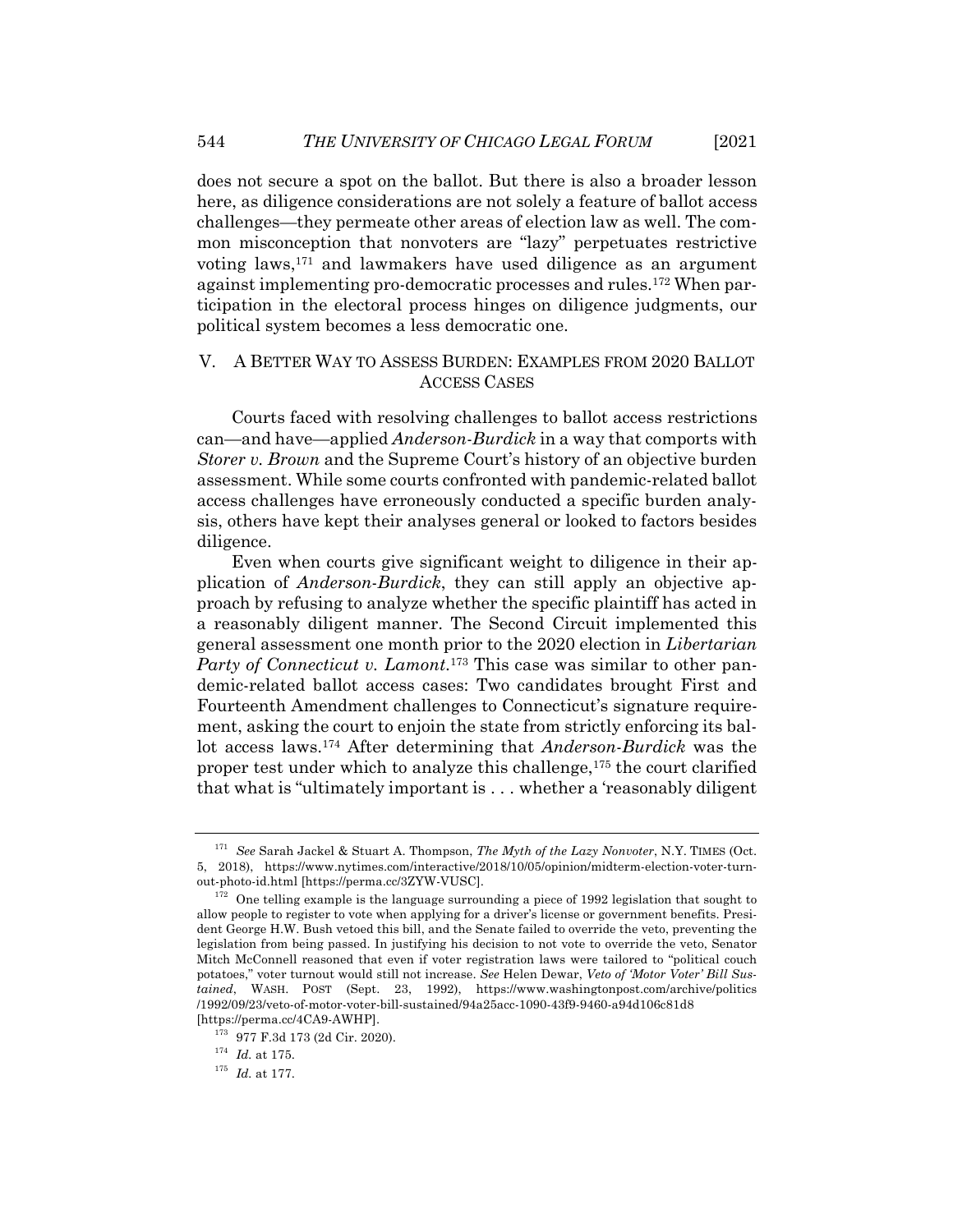candidate could be expected to be able to meet the requirements and gain a place on the ballot.'"176 Though the Second Circuit explicitly stated that diligence was the primary consideration in its *Anderson*-*Burdick* analysis, the court never commented on whether the plaintiff candidates had been reasonably diligent or not. Rather, it conducted an objective assessment of diligence, concluding that a reasonably diligent candidate would still have been able to qualify for the ballot despite such challenging conditions.<sup>177</sup>

Courts can also avoid conflict with *Storer* by looking to factors other than a candidate's or initiative sponsor's diligence. In *Bond v. Dunlap*178—a case regarding an as-applied challenge to candidate signature requirements179—the state attempted to argue that the plaintiff had not been diligent in collecting signatures.180 The District of Maine explicitly rejected this argument, reasoning that "the issue is not whether the Plaintiff herself lacked diligence. . . . Rather, the question is whether the State's ballot restrictions are severely burdensome to a reasonably diligent candidate."181 Putting aside whether the plaintiff had been diligent, then, the court focused on other factors, such as the timeframe in which candidates were able to collect signatures and the duration of the stay-at-home order.182 Because the Governor of Maine had extended the window for signature collection—and because this extension coincided with the end of Maine's stay-at-home order—the court found that a reasonably diligent candidate would not be "virtually excluded" from the ballot.183 Similarly, in *Cooper v. Raffensperger*, <sup>184</sup> another candidate ballot access case,185 the Northern District of Georgia did not comment on the individual plaintiff's diligence. In upholding Georgia's ballot access requirements for third-party candidates, its application of *Anderson*-*Burdick* generally considered "the hardships of the COVID-19 pandemic, the Governor's responses thereto, Georgia's current ballot access

<sup>&</sup>lt;sup>176</sup> *Id.* at 177-78 (quoting Stone v. Bd. of Election Comm'rs, 750 F.3d 678, 682 (7th Cir. 2014)).

<sup>177</sup> *See id.* at 178–80 (situating the reasonable diligence requirement within the context of prior cases and explaining how, despite challenging conditions, candidates had generally been able to petition onto the ballot).

<sup>178</sup> No. 1:20-cv-00216-NT, 2020 WL 4275035 (D. Me. July 24, 2020).

<sup>179</sup> *Id*. at \*1.

<sup>180</sup> *See id.* at \*9 n.10.

<sup>&</sup>lt;sup>181</sup> *Id.* (citing Perez-Guzman v. Gracia, 346 F.3d 229, 242-43 (1st Cir. 2003)).

<sup>182</sup> *Id.* at \*8.

<sup>&</sup>lt;sup>183</sup> *Id.* at \*9 (concluding that extending the signature collection window "certainly lessened the burden imposed by Maine's ballot access scheme," as candidates were given time after the stay-athome order to collect additional signatures).

<sup>184</sup> 472 F. Supp. 3d 1282 (N.D. Ga. 2020).

<sup>185</sup> *Id.* at 1286.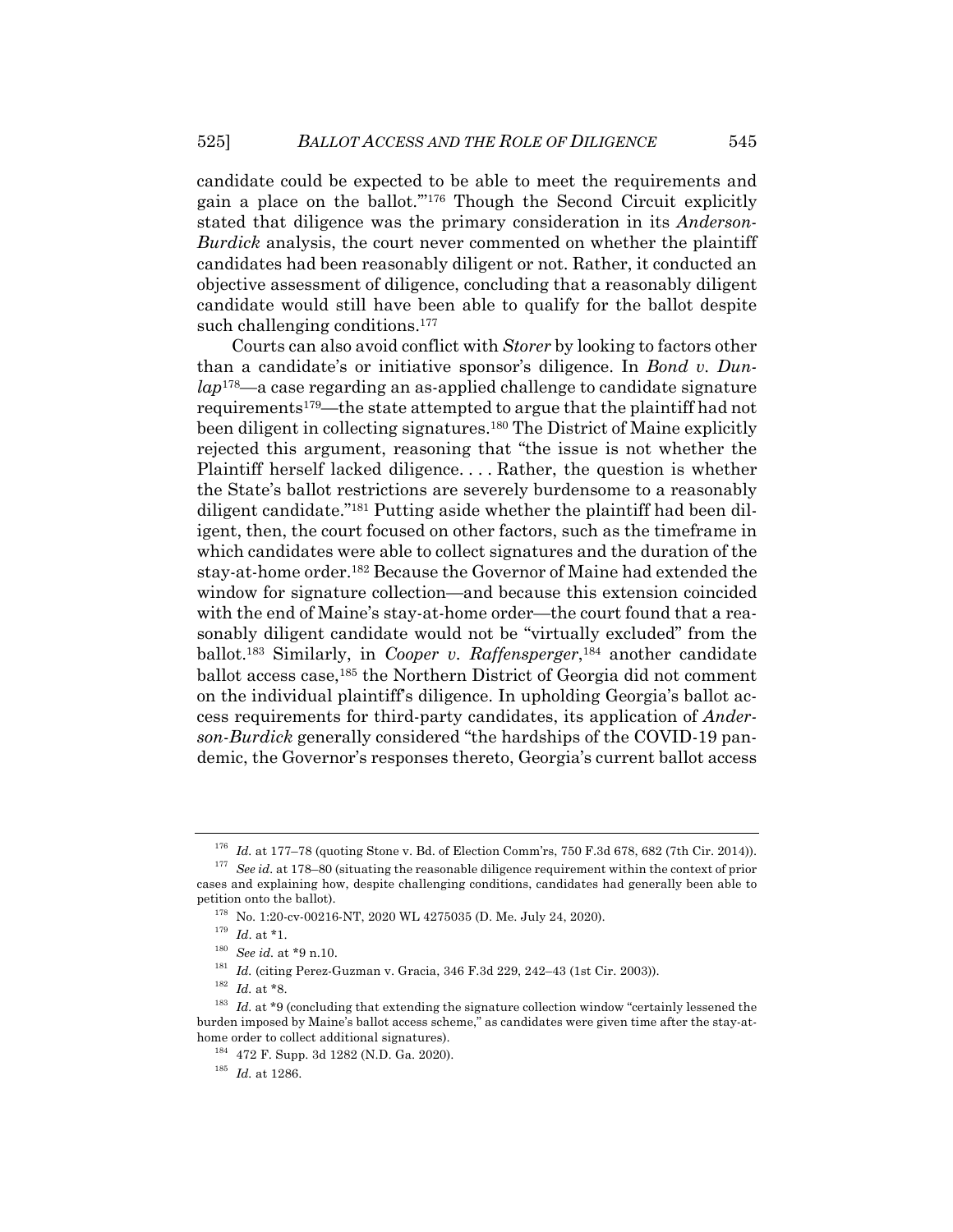laws, the Secretary's responsive measures thus far, and recent conditions in Georgia."186 These cases illustrate that courts are not forced to ask whether plaintiffs have acted reasonably diligently. There are plenty of other factors to consider when assessing election regulations' burdens under *Anderson*-*Burdick*.

#### VI. CONCLUSION

Prior to the COVID-19 pandemic, a specific plaintiff's diligence had not been recognized as a relevant consideration when courts applied the *Anderson*-*Burdick* balancing test in ballot access cases. In fact, the Supreme Court's ballot access jurisprudence indicated that courts should not assess the plaintiff's diligence at all. Burden was always considered as a broad, objective question—not unique to the specific candidate. When the Court contemplated diligence, it was in relation to all candidates rather than just the plaintiff.

When the COVID-19 pandemic began and states put stay-at-home orders in place, ballot access became much more difficult to achieve. Candidates and initiative sponsors faced new, nontrivial obstacles that prevented them from collecting the requisite number of in-person signatures to secure a place on the ballot. In light of this increased difficulty, they brought First and Fourteenth Amendment challenges contending that these requirements were unconstitutional as applied to the 2020 election. When resolving these cases, some lower courts erroneously departed from the Court's precedent of assessing burden in a general manner and instead gave weight to the specific plaintiff's diligence. This change made it significantly more difficult for plaintiffs to prevail in the *Anderson*-*Burdick* analysis.

This Comment has argued that considering the plaintiff's diligence is improper for two reasons. The first is *stare decisis*. Contrary to some lower courts' determinations, *Storer* and *Angle v. Miller* do not support a plaintiff-specific diligence analysis. As discussed at length above, each of these cases only considered diligence in an objective sense, asking whether a reasonably diligent candidate could *generally* meet the challenged requirements. Second, an objective diligence standard is consistent with the voter-focused logic behind the Supreme Court's prior ballot access cases. When courts ask whether a specific candidate or initiative proponent has been reasonably diligent, they forget that the primary concern in these cases is voters. Placing weight on a specific plaintiff's diligence might lead courts to unjustly uphold even the most

<sup>186</sup> *Id.* at 1293; *see also id.* at 1292–93 (explaining how the timeframe to collect signatures began prior to Georgia's stay-at-home order, how the order had been lifted already, and how the State extended its petitioning period "to ameliorate the increased burden he concedes the public health emergency has imposed on Plaintiffs").